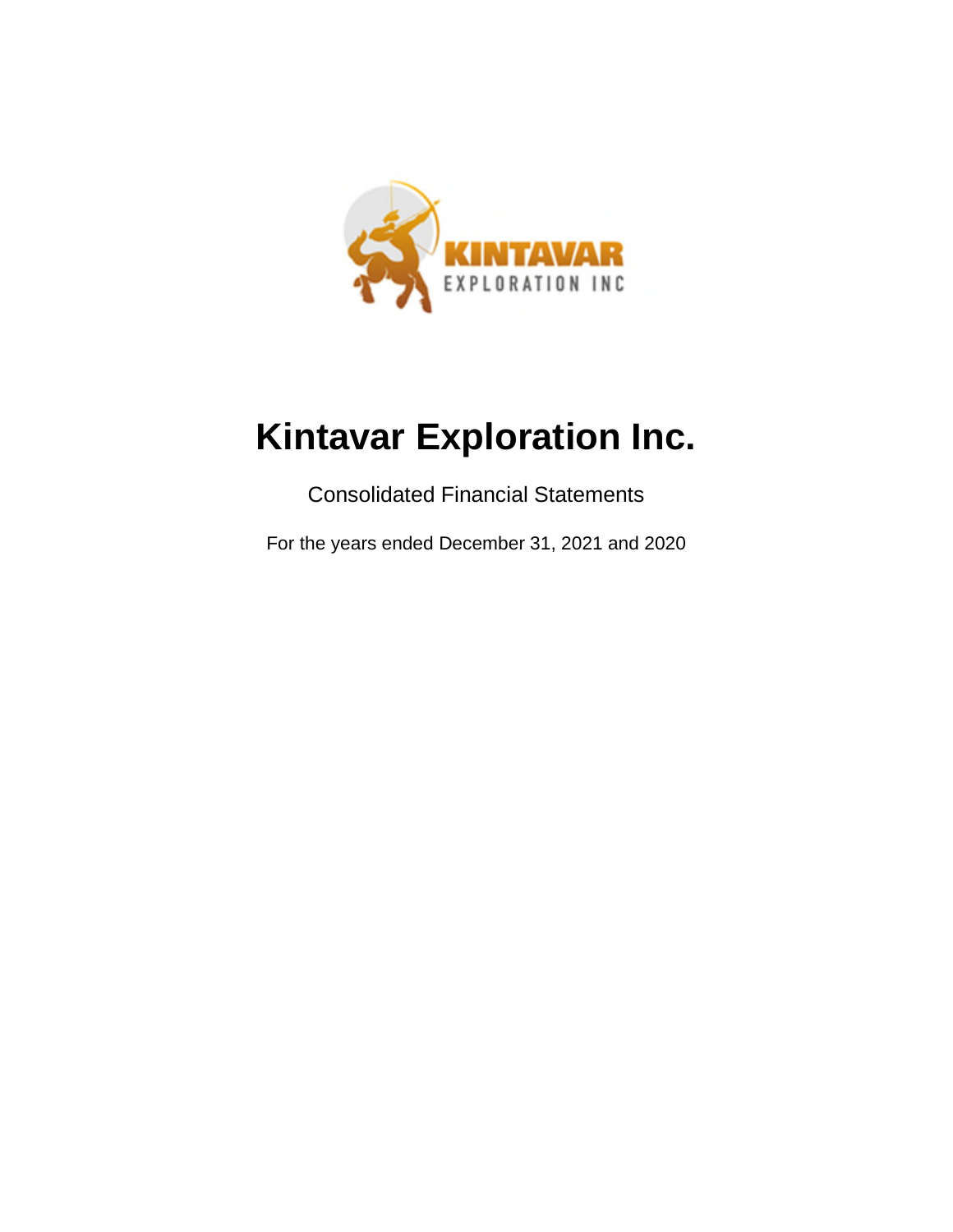

To the Shareholders of Kintavar Exploration Inc.:

#### **Opinion**

We have audited the consolidated financial statements of Kintavar Exploration Inc. and its subsidiary (the "Company"), which comprise the consolidated statements of financial position as at December 31, 2021 and the consolidated statements of net loss and comprehensive loss, changes in equity and cash flows for the year then ended, and notes to the consolidated financial statements, including a summary of significant accounting policies.

In our opinion, the accompanying consolidated financial statements present fairly, in all material respects, the consolidated financial position of the Company as at December 31, 2021 and the results of its consolidated operations and its consolidated cash flows for the year then ended in accordance with International Financial Reporting Standards.

#### **Basis for Opinion**

We conducted our audit in accordance with Canadian generally accepted auditing standards. Our responsibilities under those standards are further described in the Auditor's Responsibilities for the Audit of the Consolidated Financial Statements section of our report. We are independent of the Company in accordance with the ethical requirements that are relevant to our audit of the consolidated financial statements in Canada, and we have fulfilled our other ethical responsibilities in accordance with these requirements. We believe that the audit evidence we have obtained is sufficient and appropriate to provide a basis for our opinion.

#### **Other Matter**

The consolidated financial statement for the year ended December 31, 2020 were audited by another auditor who expressed an unmodified opinion on those statements on April 30, 2021.

#### **Responsibilities of Management and Those Charged with Governance for the Consolidated Financial Statements**

Management is responsible for the preparation and fair presentation of the consolidated financial statements in accordance with International Financial Reporting Standards, and for such internal control as management determines is necessary to enable the preparation of consolidated financial statements that are free from material misstatement, whether due to fraud or error.

In preparing the consolidated financial statements, management is responsible for assessing the Company's ability to continue as a going concern, disclosing, as applicable, matters related to going concern and using the going concern basis of accounting unless management either intends to liquidate the Company or to cease operations, or has no realistic alternative but to do so.

Those charged with governance are responsible for overseeing the Company's financial reporting process.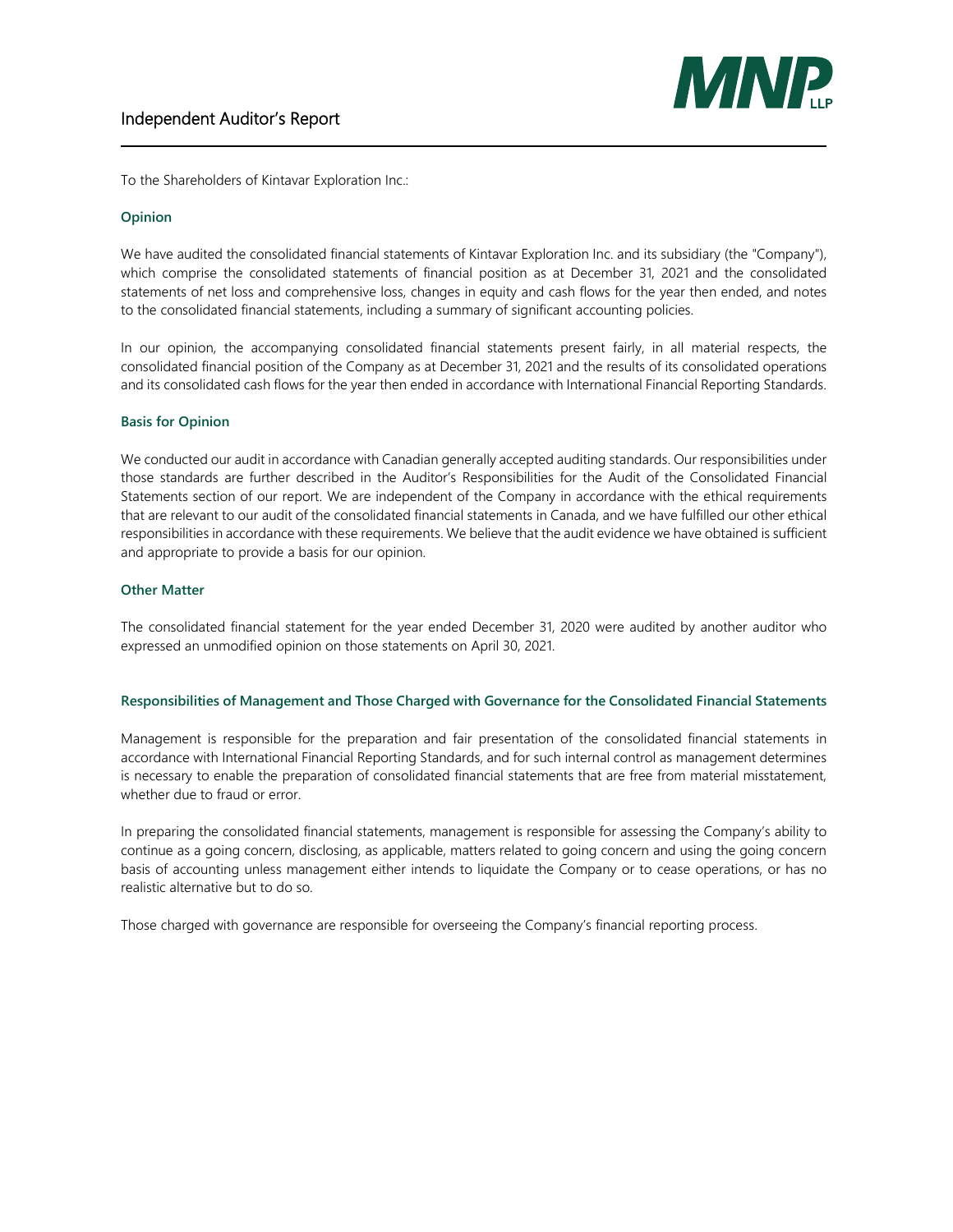#### **Auditor's Responsibilities for the Audit of the Consolidated Financial Statements**

Our objectives are to obtain reasonable assurance about whether the consolidated financial statements as a whole are free from material misstatement, whether due to fraud or error, and to issue an auditor's report that includes our opinion. Reasonable assurance is a high level of assurance, but is not a guarantee that an audit conducted in accordance with Canadian generally accepted auditing standards will always detect a material misstatement when it exists. Misstatements can arise from fraud or error and are considered material if, individually or in the aggregate, they could reasonably be expected to influence the economic decisions of users taken on the basis of these consolidated financial statements.

As part of an audit in accordance with Canadian generally accepted auditing standards, we exercise professional judgment and maintain professional skepticism throughout the audit. We also:

- Identify and assess the risks of material misstatement of the consolidated financial statements, whether due to fraud or error, design and perform audit procedures responsive to those risks, and obtain audit evidence that is sufficient and appropriate to provide a basis for our opinion. The risk of not detecting a material misstatement resulting from fraud is higher than for one resulting from error, as fraud may involve collusion, forgery, intentional omissions, misrepresentations, or the override of internal control.
- Obtain an understanding of internal control relevant to the audit in order to design audit procedures that are appropriate in the circumstances, but not for the purpose of expressing an opinion on the effectiveness of the Company's internal control.
- Evaluate the appropriateness of accounting policies used and the reasonableness of accounting estimates and related disclosures made by management.
- Conclude on the appropriateness of management's use of the going concern basis of accounting and, based on the audit evidence obtained, whether a material uncertainty exists related to events or conditions that may cast significant doubt on the Company's ability to continue as a going concern. If we conclude that a material uncertainty exists, we are required to draw attention in our auditor's report to the related disclosures in the consolidated financial statements or, if such disclosures are inadequate, to modify our opinion. Our conclusions are based on the audit evidence obtained up to the date of our auditor's report. However, future events or conditions may cause the Company to cease to continue as a going concern.
- Evaluate the overall presentation, structure and content of the consolidated financial statements, including the disclosures, and whether the consolidated financial statements represent the underlying transactions and events in a manner that achieves fair presentation.
- Obtain sufficient appropriate audit evidence regarding the financial information of the entity or business activities within the Company to express an opinion on the consolidated financial statements. We are responsible for the direction, supervision and performance of the group audit. We remain solely responsible for our audit opinion.

We communicate with those charged with governance regarding, among other matters, the planned scope and timing of the audit and significant audit findings, including any significant deficiencies in internal control that we identify during our audit.

The engagement partner on the audit resulting in this independent auditor's report is Anand Beejan.

 $M N P$ LLP

Ottawa, Ontario Chartered Professional Accountants April 21, 2022 Licensed Public Accountants

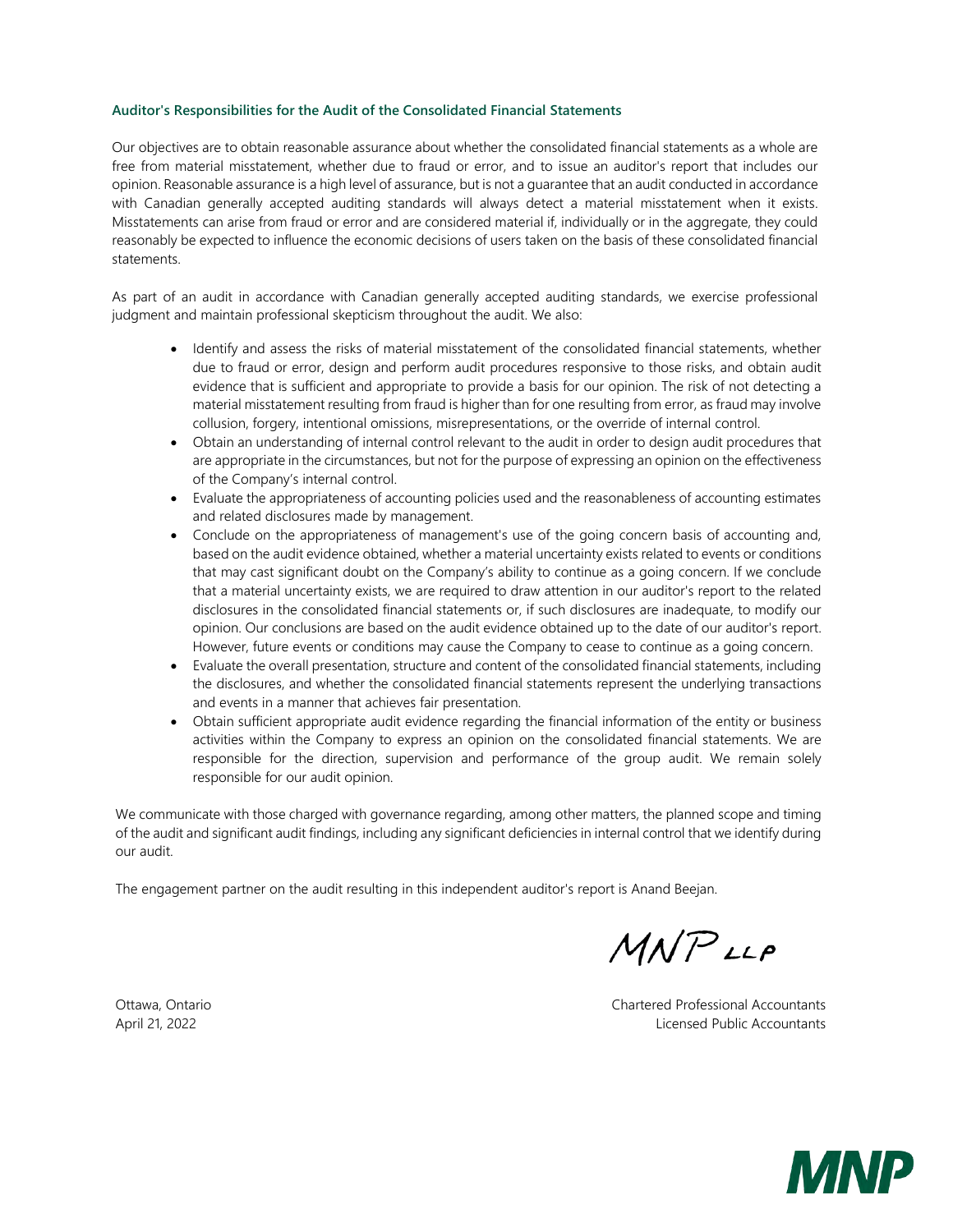Consolidated Statements of Financial Position As of December 31, 2021, and 2020 (In Canadian dollars)

|                                                         |             | As at        | As at,         |
|---------------------------------------------------------|-------------|--------------|----------------|
|                                                         |             | December 31, | December 31,   |
|                                                         | <b>Note</b> | 2021         | 2020           |
|                                                         |             | \$           | \$             |
| <b>Assets</b>                                           |             |              |                |
| <b>Current assets</b>                                   |             |              |                |
| Cash and cash equivalents                               | 4           | 3,153,325    | 3,643,175      |
| Receivables                                             | 7           | 932,812      | 694,049        |
| Inventory                                               |             | 61,808       | 27,804         |
| Investments                                             | 5           | 1,000,819    | 150,000        |
| Investments in listed companies                         | 6           | 87,400       | 28,500         |
| Prepaid fees and other                                  |             | 154,042      | 119,267        |
| <b>Current assets</b>                                   |             | 5,390,206    | 4,634,295      |
| <b>Non-current assets</b>                               |             |              |                |
| Exploration and evaluation assets                       | 8           | 2,505,247    | 2,569,990      |
| Property and equipment                                  | 9           | 4,359,495    | 2,788,446      |
| Non-current assets                                      |             | 6,864,742    | 5,386,936      |
| <b>Total assets</b>                                     |             | 12,254,948   | 10,021,231     |
|                                                         |             |              |                |
| <b>Liabilities</b>                                      |             |              |                |
| <b>Current liabilities</b>                              |             |              |                |
| <b>Bank Overdraft</b>                                   |             |              | 6,794          |
| Trade and other payables                                | 10          | 583,353      | 239,398        |
| Deferred revenues                                       |             | 461,614      | 9,381          |
| Obligations under finance leases                        | 11<br>13    | 145,822      |                |
| Long-term debt                                          |             | 80,648       | 93,768         |
| Liability related to the premium on flow-through shares | 12          | 136,469      | 212,745        |
| <b>Current liabilities</b>                              |             | 1,407,906    | 562,086        |
| <b>Non-current liabilities</b>                          |             |              |                |
| Deferred tax liability                                  | 21          | 56,642       | 43,010         |
| Long-term debt                                          | 13          | 985,340      | 1,068,124      |
| Non-current liabilities                                 |             | 1,041,982    | 1,111,134      |
| <b>Total liabilities</b>                                |             | 2,449,888    | 1,673,220      |
|                                                         |             |              |                |
| <b>Equity</b>                                           |             |              |                |
| Share capital                                           | 14          | 21,517,532   | 18,499,250     |
| <b>Broker options</b>                                   | 16          | 58,902       | 10,020         |
| Stock options                                           | 17          | 1,845,691    | 1,719,814      |
| <b>Contributed Surplus</b>                              |             | 1,303,569    | 1,300,956      |
| <b>Deficit</b>                                          |             | (14,920,634) | (13, 182, 029) |
| <b>Total equity</b>                                     |             | 9,805,060    | 8,348,011      |
| <b>Total liabilities and equity</b>                     |             | 12,254,948   | 10,021,231     |

*The accompanying notes are an integral part of these consolidated financial statements.*

#### **On behalf of the Board**

| (s) Kiril Mugerman | (s) Mark Billings |
|--------------------|-------------------|
| Kiril Mugerman     | Mark Billings     |
| Director           | Director          |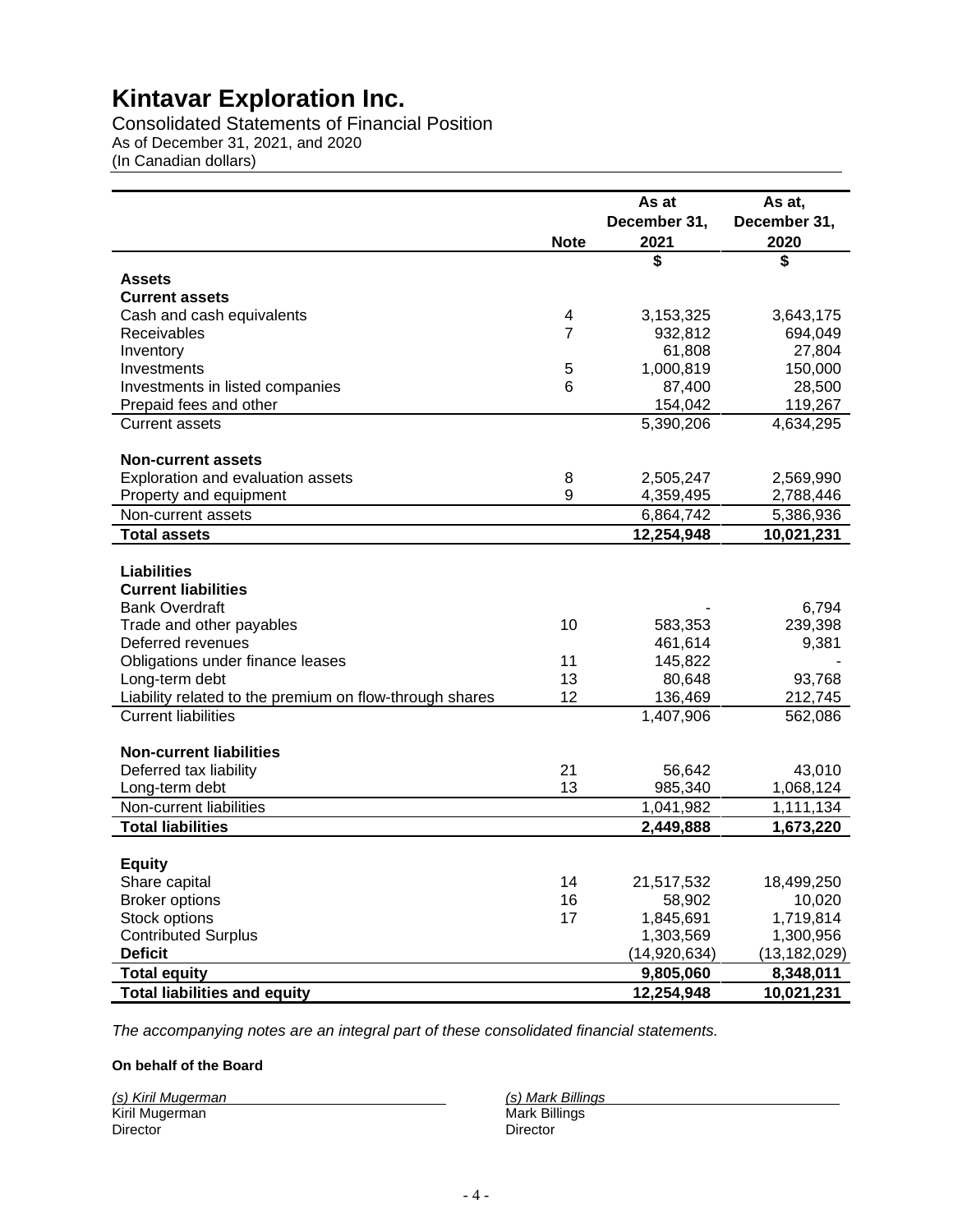Consolidated Statements of Net Loss and Comprehensive Loss For the years ended December 31, 2021 and 2020

(In Canadian dollars)

|                                                                  |             | 2021          | 2020        |
|------------------------------------------------------------------|-------------|---------------|-------------|
|                                                                  | <b>Note</b> | \$            | \$          |
| Project management fees                                          |             | 83,207        | 18,916      |
| Sales                                                            |             | 2,331,294     | 1,239,918   |
| <b>Income</b>                                                    |             | 2,414,501     | 1,258,834   |
|                                                                  |             |               |             |
| <b>Operating expenses</b>                                        |             |               |             |
| Exploration and evaluation, net of tax credits                   | 19          | 1,428,409     | 712,164     |
| Costs of sales                                                   |             | 933,927       | 399,088     |
| Salaries and benefits                                            | 18          | 1,007,093     | 713,696     |
| Share-based compensation                                         |             | 149,290       | 204,630     |
| Professional fees                                                |             | 66,885        | 83,702      |
| Travel, conference and investor relations                        |             | 118,406       | 174,273     |
| General expenses and maintenance                                 |             | 295,388       | 196,700     |
| Administration                                                   |             | 127,408       | 82,093      |
| Filing fees                                                      |             | 37,378        | 21,282      |
| Rent                                                             |             | 10,175        | 11,100      |
| Insurances and taxes                                             |             | 51,589        | 53,363      |
| Impairment of exploration and evaluation assets                  |             | 3,993         | 22,688      |
| Depreciation of property and equipment                           |             | 299,413       | 215,931     |
|                                                                  |             | 4,529,354     | 2,890,710   |
| <b>Operating loss</b>                                            |             | (2, 114, 853) | (1,631,876) |
| Other income (expenses)                                          |             |               |             |
| Interest income                                                  |             | 15,605        | 44,009      |
| Finance costs                                                    |             | (76, 392)     | (95, 487)   |
| Other revenue                                                    |             | 86,956        | 45,287      |
| Gain on disposal of exploration and evaluation assets            |             | 75,375        | 14,953      |
| Unrealized loss in fair value of investments in listed companies |             | (19, 150)     | (21,000)    |
| Gain (loss) on disposal of property and equipment                |             | 5,000         | (1, 151)    |
|                                                                  |             | 87,394        | (13, 389)   |
| Net loss before income taxes                                     |             | (2,027,459)   | (1,645,265) |
| <b>Current tax</b>                                               |             |               | (90)        |
| Deferred tax recovery                                            | 21          | 288,854       | 142,353     |
|                                                                  |             |               |             |
| Net loss and comprehensive loss                                  |             | (1,738,605)   | (1,503,002) |
| Basic and diluted loss per share                                 |             | (0.02)        | (0.02)      |
| Weighted average number of basic and diluted outstanding         |             |               |             |
| shares                                                           |             | 108,246,234   | 92,004,232  |

*The accompanying notes are an integral part of these consolidated financial statements*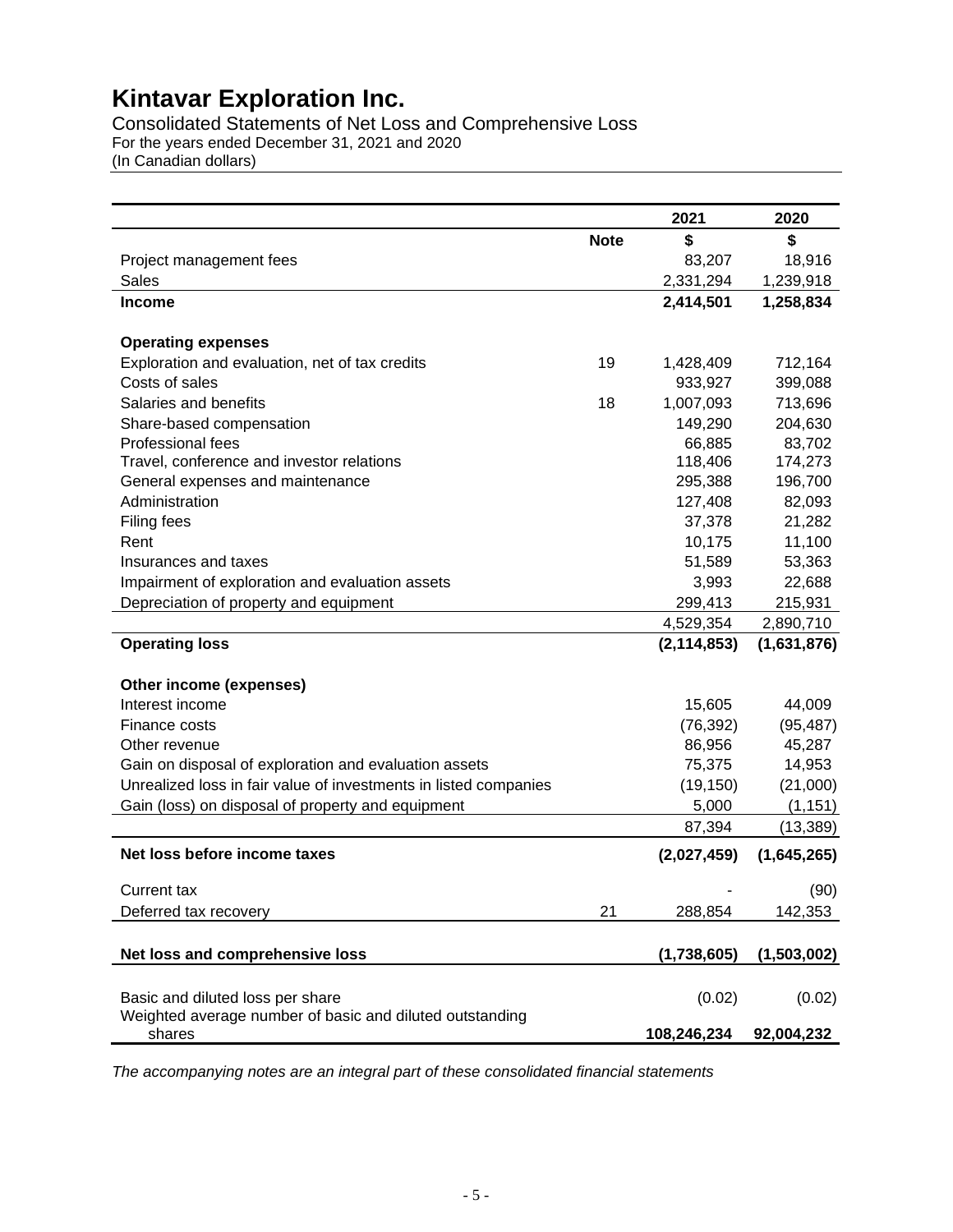Consolidated Statements of Changes in Equity For the years ended December 31, 2021 and 2020 (In Canadian dollars)

|                                                                                                    | <b>Note</b> | Number of<br>shares<br>outstanding | <b>Capital Stock</b> | <b>Broker</b><br><b>Warrants</b> | <b>Stock Options</b>     | <b>Contributed</b><br>surplus | <b>Deficit</b>           | <b>Total</b><br>equity |
|----------------------------------------------------------------------------------------------------|-------------|------------------------------------|----------------------|----------------------------------|--------------------------|-------------------------------|--------------------------|------------------------|
|                                                                                                    |             |                                    |                      |                                  |                          | S                             |                          |                        |
| Balance as at January 1, 2021                                                                      |             | 105,929,134                        | 18,499,250           | 10,020                           | 1,719,814                | 1,300,956                     | (13, 182, 029)           | 8,348,011              |
| Loss and comprehensive loss for the period<br>Issuance of shares under a private placement, net of |             |                                    |                      |                                  |                          | $\overline{\phantom{0}}$      | (1,738,605)              | (1,738,605)            |
| issuance costs                                                                                     | 14          | 6,226,297                          | 987,065              | 48,882                           |                          |                               |                          | 1,035,947              |
| Issuance of shares under a flow-through private                                                    |             |                                    |                      |                                  |                          |                               |                          |                        |
| placement, net of issuance costs                                                                   | 14          | 9,702,947                          | 2,081,127            |                                  | $\overline{\phantom{0}}$ |                               | $\overline{\phantom{0}}$ | 2,081,127              |
| Less: premium<br>٠                                                                                 |             |                                    | (226, 210)           |                                  |                          |                               | $\overline{\phantom{a}}$ | (226, 210)             |
| Stock-based compensation                                                                           | 17          |                                    |                      | - 1                              | 149,290                  |                               | $\overline{\phantom{a}}$ | 149,290                |
| <b>Exercised options</b>                                                                           |             | 200,000                            | 48,800               |                                  | (20, 800)                |                               |                          | 28,000                 |
| <b>Exercised warrants</b>                                                                          |             | 850,000                            | 127,500              |                                  |                          |                               | $\overline{\phantom{a}}$ | 127,500                |
| Expired options                                                                                    |             |                                    |                      |                                  | (2,613)                  | 2,613                         |                          |                        |
| Balance as at December 31, 2021                                                                    |             | 122,908,378                        | 21,517,532           | 58,902                           | 1,845,691                | 1,303,569                     | (14, 920, 634)           | 9,805,060              |

*The accompanying notes are an integral part of these consolidated financial statements.*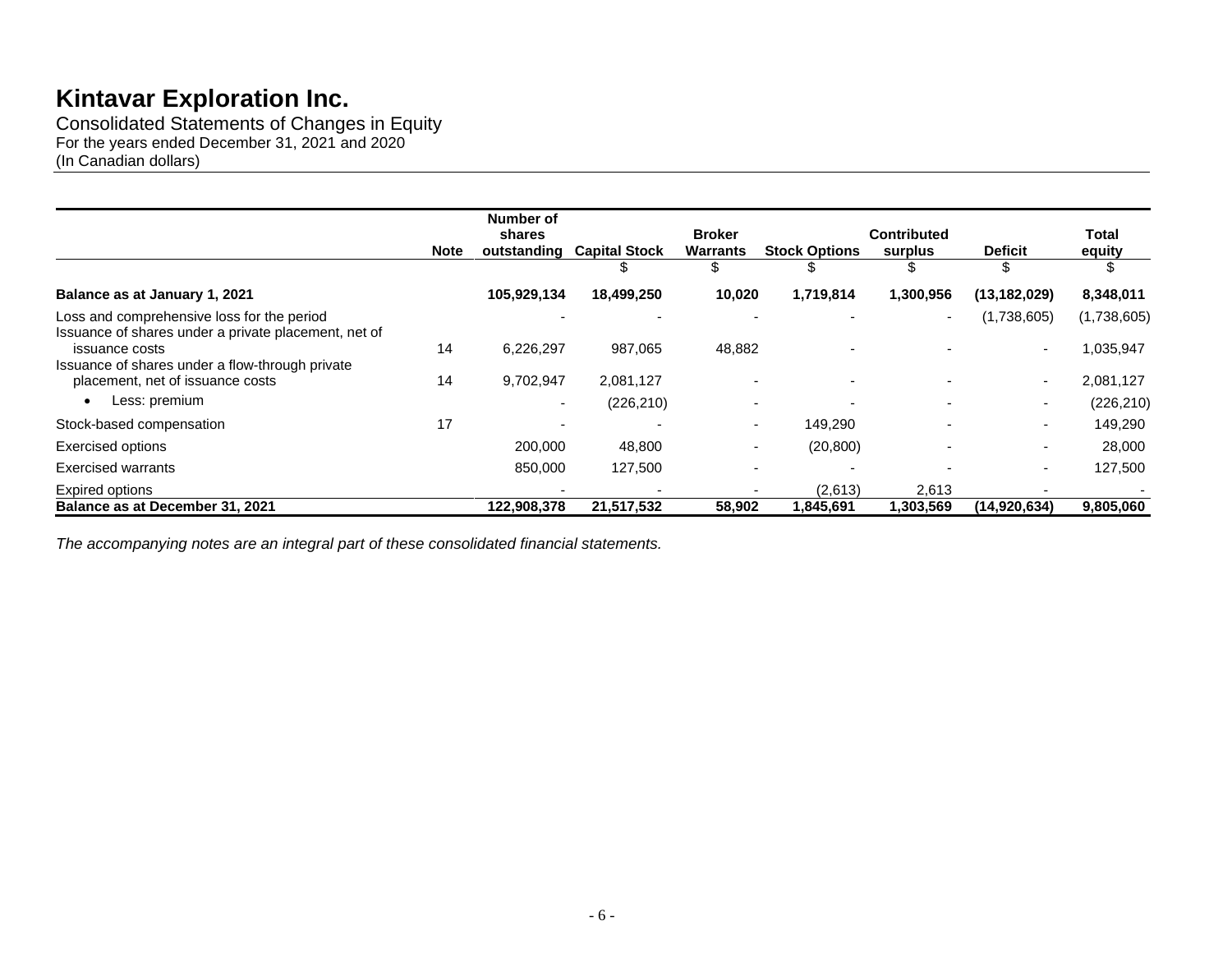Consolidated Statements of Changes in Equity For the years ended December 31, 2021 and 2020 (In Canadian dollars)

|                                                                                                      | <b>Note</b> | Number of<br>shares<br>outstanding    | Capital<br><b>Stock</b><br>S | <b>Warrants</b><br>\$    | <b>Broker</b><br><b>Options</b><br>ъ | Stock<br><b>Options</b><br>S | <b>Contributed</b><br>surplus<br>۰ħ. | <b>Deficit</b><br>\$   | Total<br>equity<br>S     |
|------------------------------------------------------------------------------------------------------|-------------|---------------------------------------|------------------------------|--------------------------|--------------------------------------|------------------------------|--------------------------------------|------------------------|--------------------------|
| Balance as at January 1, 2020                                                                        |             | 91,199,324                            | 17,391,097                   | 1,040,101                | 40,830                               | 1,648,054                    |                                      | 87,155 (11,679,027)    | 8,528,210                |
| Loss and comprehensive loss for the period<br>Issuance of shares under a private placement, net of   |             |                                       |                              |                          |                                      |                              |                                      | $-$ (1,503,002)        | (1,503,002)              |
| issuance costs                                                                                       |             | 7,112,500                             | 536,441                      | $\sim$                   | 10,020                               |                              |                                      | ٠                      | 546,461                  |
| Issuance of shares under a flow-through private<br>placement, net of issuance costs<br>Less: premium |             | 7,617,310<br>$\overline{\phantom{0}}$ | 789,957<br>(218, 245)        |                          | $\overline{\phantom{0}}$             |                              |                                      | ٠                      | 789,957<br>(218, 245)    |
| Stock-based compensation                                                                             |             |                                       |                              |                          | $\overline{\phantom{0}}$             | 204,630                      |                                      |                        | 204,630                  |
| Expired options                                                                                      |             |                                       |                              |                          | $\overline{\phantom{a}}$             | (132, 870)                   | 132,870                              |                        | $\overline{\phantom{a}}$ |
| <b>Expired warrants</b>                                                                              |             |                                       |                              | $-$ (1,040,101)          |                                      | $\overline{\phantom{0}}$     | 1,040,101                            |                        |                          |
| Expired broker options                                                                               |             |                                       |                              | $\overline{\phantom{a}}$ | (40, 830)                            |                              | 40,830                               |                        |                          |
| Balance as at December 31, 2020                                                                      |             | 105,929,134                           | 18,499,250                   |                          | 10,020                               | 1,719,814                    |                                      | 1,300,956 (13,182,029) | 8,348,011                |

*The accompanying notes are an integral part of these consolidated financial statements.*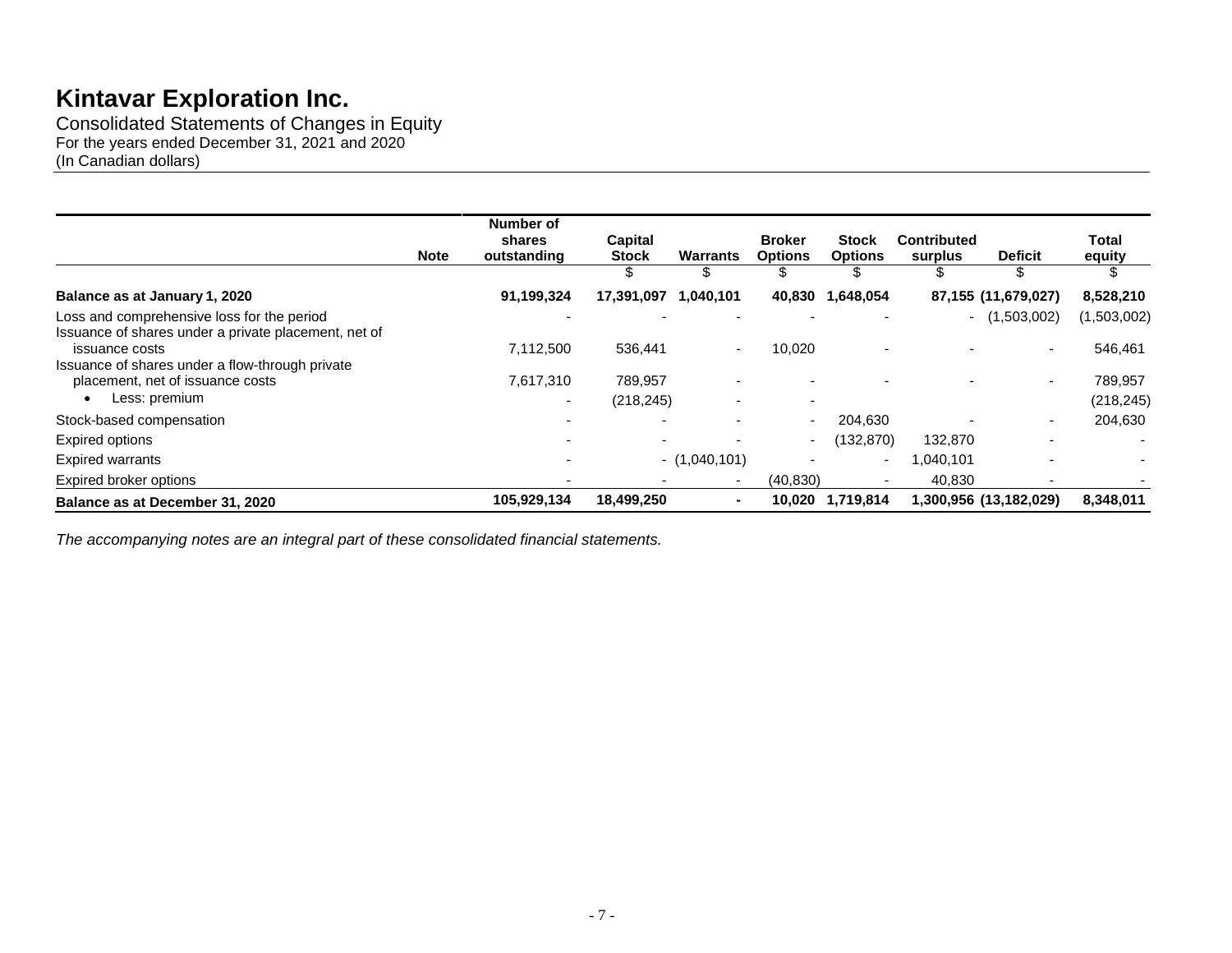Consolidated Statements of Cash Flows For the years ended December 31, 2021 and 2020 (In Canadian dollars)

|                                                                | <b>Note</b> | 2021          | 2020        |
|----------------------------------------------------------------|-------------|---------------|-------------|
|                                                                |             | S             | S           |
| <b>Operating activities</b>                                    |             |               |             |
| Net loss for the period                                        |             | (1,738,605)   | (1,503,002) |
| Adjustments for:                                               |             |               |             |
| Accrued interest on investments                                |             | (819)         | (4,208)     |
| Stock-based compensation                                       |             | 149,290       | 204,630     |
| Depreciation of property and equipment                         |             | 299,413       | 215,931     |
| (Gain) loss on disposal of property and equipment              |             | (5,000)       | 1,151       |
| Gain on disposal of exploration and evaluation assets          |             | (76, 242)     | (14, 953)   |
| Impairment of exploration and evaluation assets                | 8           | 3,993         | 22,688      |
| Deferred tax recovery                                          | 21          | (288, 854)    | (142, 353)  |
| Unrealized loss on variation of value of investments in listed |             |               |             |
| companies                                                      |             | 19,150        | 21,000      |
| Other operating gains                                          |             |               | (47, 384)   |
| Accretion of long-term debt                                    |             | 4,367         | 888         |
| Changes in non-cash working capital items                      | 22          | 488,646       | (332, 942)  |
| Cash flows used in operating activities                        |             | (1, 144, 661) | (1,578,554) |
|                                                                |             |               |             |
| <b>Investing activities</b>                                    |             |               |             |
| Addition to investments                                        |             | (1,000,000)   | (150,000)   |
| Disposal or maturities of investments                          |             | 150,000       |             |
| Additions of exploration and evaluation assets                 |             | (16,058)      | (6, 437)    |
| Option payment received on exploration and evaluation assets   |             | 75,000        | 75,000      |
| Acquisition of property and equipment                          |             | (1,439,509)   | (168, 668)  |
| Proceeds from sale of property and equipment                   |             | 5,000         | 8,500       |
| Cash flows used in investing activities                        |             | (2, 225, 567) | (241, 605)  |
|                                                                |             |               |             |
| <b>Financing activities</b>                                    |             |               |             |
| Reduction in bank overdraft                                    |             | (6, 794)      | (30, 472)   |
| Private placements                                             | 14          | 1,058,470     | 569,000     |
| Flow-through private placements                                | 14          | 2,231,678     | 827,630     |
| Share issuance costs                                           |             | (173, 074)    | (60, 212)   |
| Options exercised                                              |             | 28,000        |             |
| <b>Exercise of warrants</b>                                    |             | 127,500       |             |
| Increase in long-term debt                                     |             |               | 120,000     |
| Repayment of long-term debt                                    |             | (100, 271)    | (67, 692)   |
| Obligations under financial leases repayment                   |             | (285, 131)    | (1,500)     |
| <b>Cash flows from financing activities</b>                    |             | 2,880,378     | 1,356,754   |
|                                                                |             |               |             |
| Net change in cash and cash equivalents                        |             | (489, 850)    | (463, 405)  |
| Cash and cash equivalents - beginning                          |             | 3,643,175     | 4,106,580   |
| Cash and cash equivalents - ending                             |             | 3,153,325     | 3,643,175   |

*The accompanying notes are an integral part of these consolidated financial statements*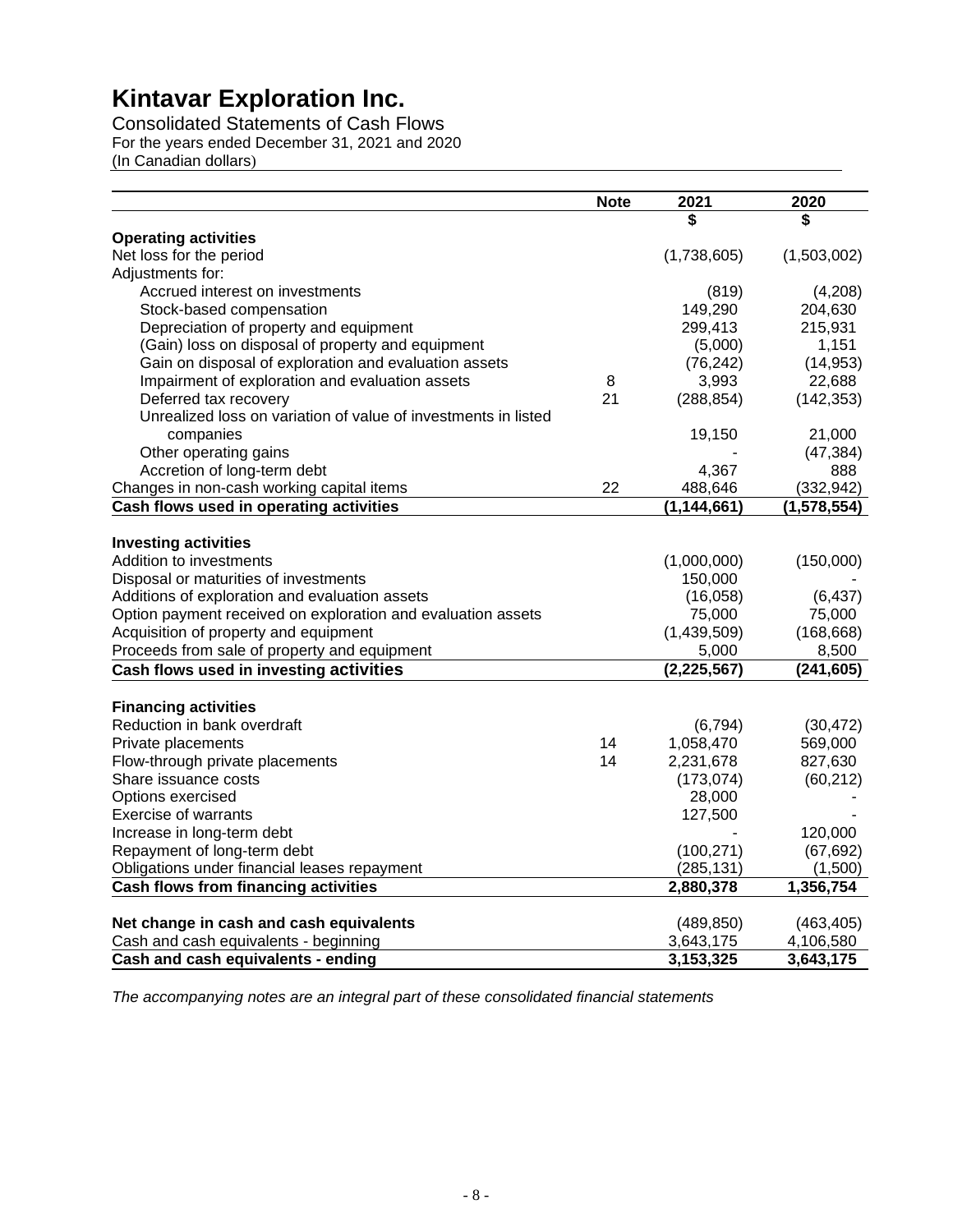Notes to the Consolidated Financial Statements For the years ended December 31, 2021 and 2020 (In Canadian Dollars)

#### **1. NATURE OF OPERATIONS**

Kintavar Exploration Inc. (the "Corporation") was formed on March 24, 2017 upon the issuance of an amalgamation certificate under the *Business Corporations Act* (Quebec) and is engaged in the acquisition, exploration and evaluation of mining properties in Canada. The Corporation's class A common shares ("Shares") are listed on the TSX Venture Exchange (the "Exchange") under the symbol KTR. The address of the Corporation's registered office and principal place of business is 75, boul. de Mortagne, Boucherville, Quebec, Canada, J4B 6Y4.

The Corporation has not yet determined whether its mineral properties contain ore reserves that are economically recoverable. The recoverability of the amounts shown for exploration and evaluation assets is dependent upon the ability of the Corporation to obtain necessary financing to pursue the exploration and evaluation on its mining properties.

The present audited financial statements (the "Financial Statements") have been prepared on the basis of accounting principles applicable to a going concern, which contemplates the realization of assets and settlement of liabilities in the normal course of business as they come due. In 2021, the Corporation reported a net loss of \$1,738,605 (\$1,503,002 in 2020) and has an accumulated deficit of \$14,920,634 (\$13,182,029 in 2020). As at December 31, 2021, the Corporation had working capital of \$3,982,300 (\$4,100,709 as of December 31, 2020).

Management of the Corporation believes it has sufficient funds to pay its ongoing general and administrative expenses, to pursue its budgeted exploration and evaluation expenditures, and to meet its liabilities, obligations and existing commitments for the ensuing twelve (12) months as they fall due. While management has been successful in securing financing in the past, there can be no assurance that it will be able to do so in the future or that these sources of funding or initiatives will be available to the Corporation or that they will be available on terms which are acceptable to the Corporation.

Since March 2020, the COVID-19 pandemic has had a significant impact on the world financial market as well as on the price of several metals including copper, the main resource in the Corporation's portfolio of projects. The Corporation continues to monitor and assess the impact on its exploration activities and the operation of the outfitter. Despite volatile financial market, the company has successfully raised shares through private placements (note 14) and has also increased its revenue from the operations of the outfitter.

#### **2. SIGNIFICANT ACCOUNTING POLICIES**

#### **2.1 Statement of Compliance**

These financial statements have been prepared in accordance with the *International Financial Reporting Standards* ("IFRS") as issued by the *International Accounting Standards Board* ("IASB").

The financial statements were approved by the Corporation's Board of Directors on April 21,2022.

#### **2.2 Basis of measurement**

The Financial Statements have been prepared on a historical cost basis except for certain assets carried at fair value. The Corporation has elected to present the statement of loss and comprehensive loss in a single statement.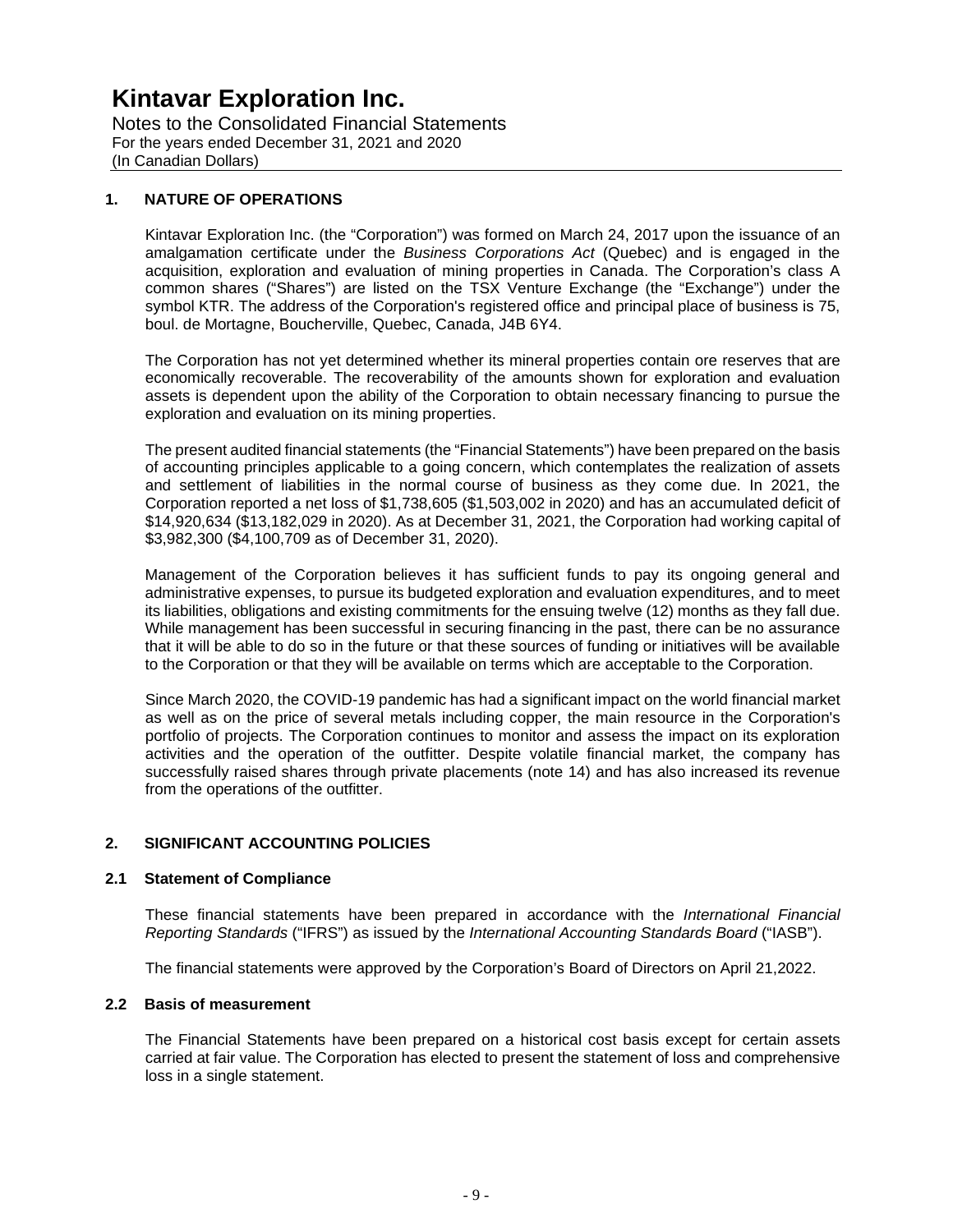Notes to the Consolidated Financial Statements For the years ended December 31, 2021 and 2020 (In Canadian Dollars)

#### **2. SIGNIFICANT ACCOUNTING POLICIES** (CONT'D)

#### **2.3 New accounting standards**

At the date of authorization of these financial statements, certain new standards, amendments and interpretations to existing standards have been published but are not yet effective and have not been adopted early by the Corporation. Management anticipates that all of the pronouncements will be adopted in the Corporation's accounting policy for the first period beginning after the effective date of each pronouncement. Information on new standards, amendments and interpretations that are expected to be relevant to the Corporation's financial statements is provided below. Certain other new standards and interpretations have been issued but are not expected to have a material impact on the Corporation's financial statements. In May 2020, the IASB issued a package of narrow-scope amendments to three standards (IFRS 3 "Business Combinations", IAS 16 "Property, Plant and Equipment" and IAS 37 "Provisions, Contingent Liabilities and Contingent Assets") as well as the IASB's Annual Improvements to IFRS Standards 2018 - 2020. These amendments to existing IFRS standards are to clarify guidance and wording, or to correct for relatively minor unintended consequences, conflicts or oversights. These amendments are effective for annual periods beginning on or after January 1, 2022. The Company is assessing the potential impact of these narrow-scope amendments

#### **2.4 Consolidation method**

The financial statements of the Corporation include its accounts and those of its subsidiary Pourvoirie Fer à Cheval ("the Fer à Cheval") wholly owned and acquired on August 1, 2019. This subsidiary is engaged in providing lodging and hunting/fishing packages for tourists and workers in the region of the Hautes-Laurentides. Control refers to the power to direct the financial and operating policies of an entity in order to benefit from its activities. All intra-group transactions, balances, revenues and expenses are eliminated upon consolidation.

#### **2.5 Functional and presentation currency**

The Financial Statements are presented in Canadian dollars, which is the Corporation and its subsidiary's functional currency.

#### **2.6 Financial Instruments**

Financial assets and financial liabilities are recognized when the Corporation becomes a party to the contractual provisions of the financial instrument.

Financial assets are derecognized when the contractual rights to receive the cash flows from the financial asset have expired, or when the financial asset and all substantial risks and rewards have been transferred. A financial liability is derecognized when it is extinguished, discharged, cancelled or when it expires.

#### **a) Financial assets**

Financial assets are initially measured at fair value. If the financial asset is not subsequently accounted for at fair value through profit or loss, then the initial measurement includes transaction costs that are directly attributable to the asset's acquisition or origination. On initial recognition, the Corporation classifies its financial instruments in the following categories depending on the purpose for which the instruments were acquired.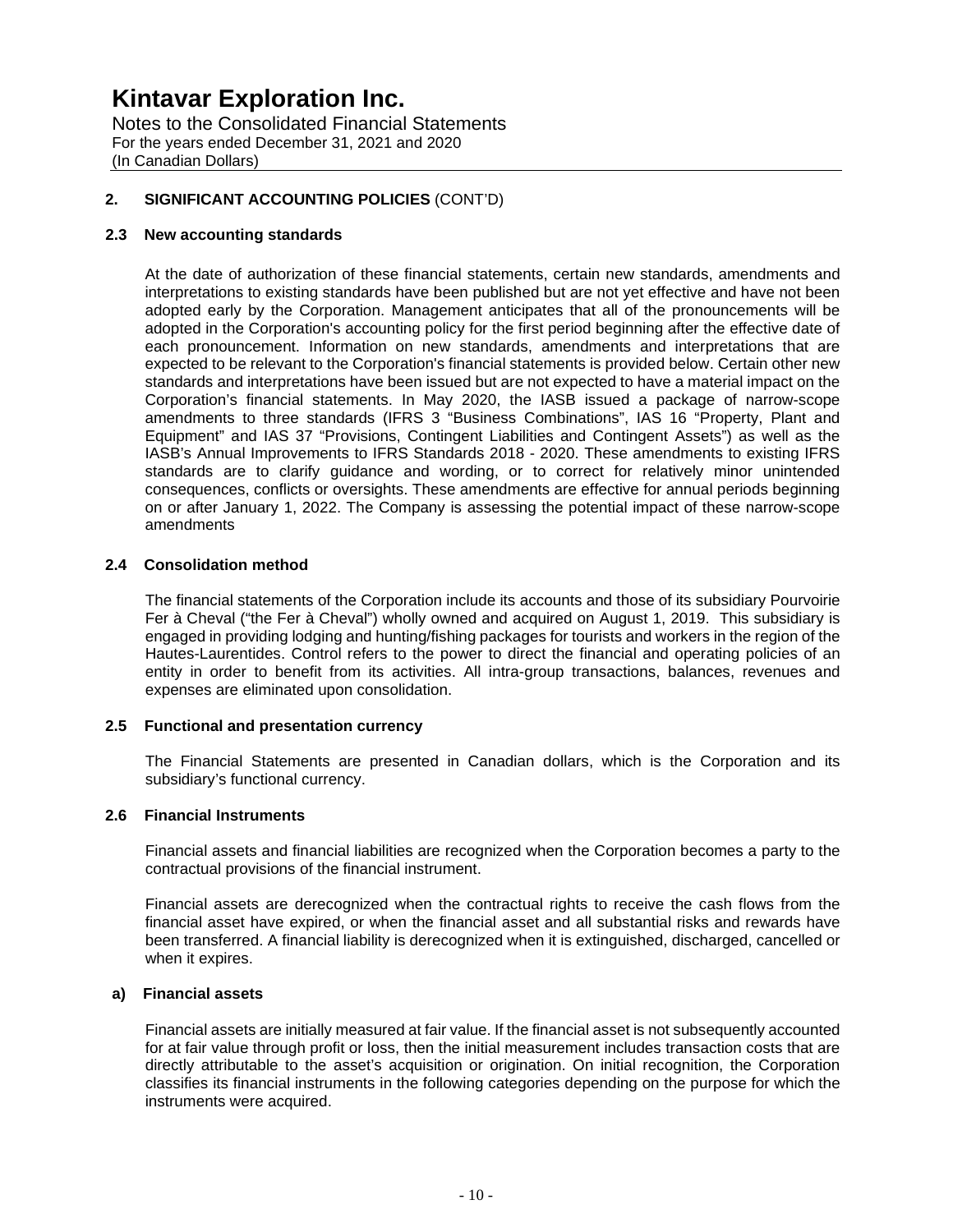Notes to the Consolidated Financial Statements For the years ended December 31, 2021 and 2020 (In Canadian Dollars)

#### **2. SIGNIFICANT ACCOUNTING POLICIES** (CONT'D)

#### *Amortized cost:*

Financial assets at amortized cost are non-derivative financial assets with fixed or determinable payments constituted solely of payments of principal and interest that are held within a "held to collect" business model. Financial assets at amortized cost are initially recognized at the amount expected to be received, less, when material, a discount to reduce the financial assets to fair value. Subsequently, financial assets at amortized cost are measured using the effective interest method less a provision for expected losses. The Corporation's cash and cash equivalents, investments and accounts receivable are classified within this category.

#### *Financial assets at fair value through profit or loss:*

Investments in equity are subsequently measured at fair market value and changes are recognized in net loss. The category includes the investments in listed mining exploration companies. This instrument is measured at fair market value and changes in fair market value are recognized in net loss. Fair market value is determined on the basis of stock market prices.

#### **b) Financial liabilities**

#### *Amortized cost:*

Trade and other payables, bank overdraft and long-term debt are initially measured at the amount required to be paid, less, when material, a discount to reduce the payables to fair value. Subsequently, financial liabilities are measured at amortized cost using the effective interest method.

#### **c) Impairment of financial assets**

#### *Amortized cost:*

The expected loss is the difference between the amortized cost of the financial asset and the present value of the expected future cash flows, discounted using the instrument's original effective interest rate. The carrying amount of the asset is reduced by this amount either directly or indirectly through the use of an allowance account. Provisions for expected losses are adjusted upwards or downwards in subsequent periods if the amount of the expected loss increases or decreases.

#### **2.7 Cash and cash equivalents**

Cash and cash equivalents consist of cash on hand, bank balances and short-term liquid investments with original maturities of three months or less or cashable at any time without penalties.

#### **2.8 Tax credits and mining rights receivable**

The Corporation is entitled to a refundable tax credit on qualified exploration expenditures incurred and a refundable credit on duties for losses under the Mining Tax Act. These tax credits are recognized as a reduction of the exploration and evaluation expenses incurred. As the Corporation intends to realize the carrying value of its assets and settle the carrying value of its liabilities through the sale of its exploration and evaluation assets, the related deferred tax has been calculated accordingly.

#### **2.9 Short-term investments**

The Corporation considers short-term investments to be those whose terms at the time of purchase are more than 90 days but maximum one year.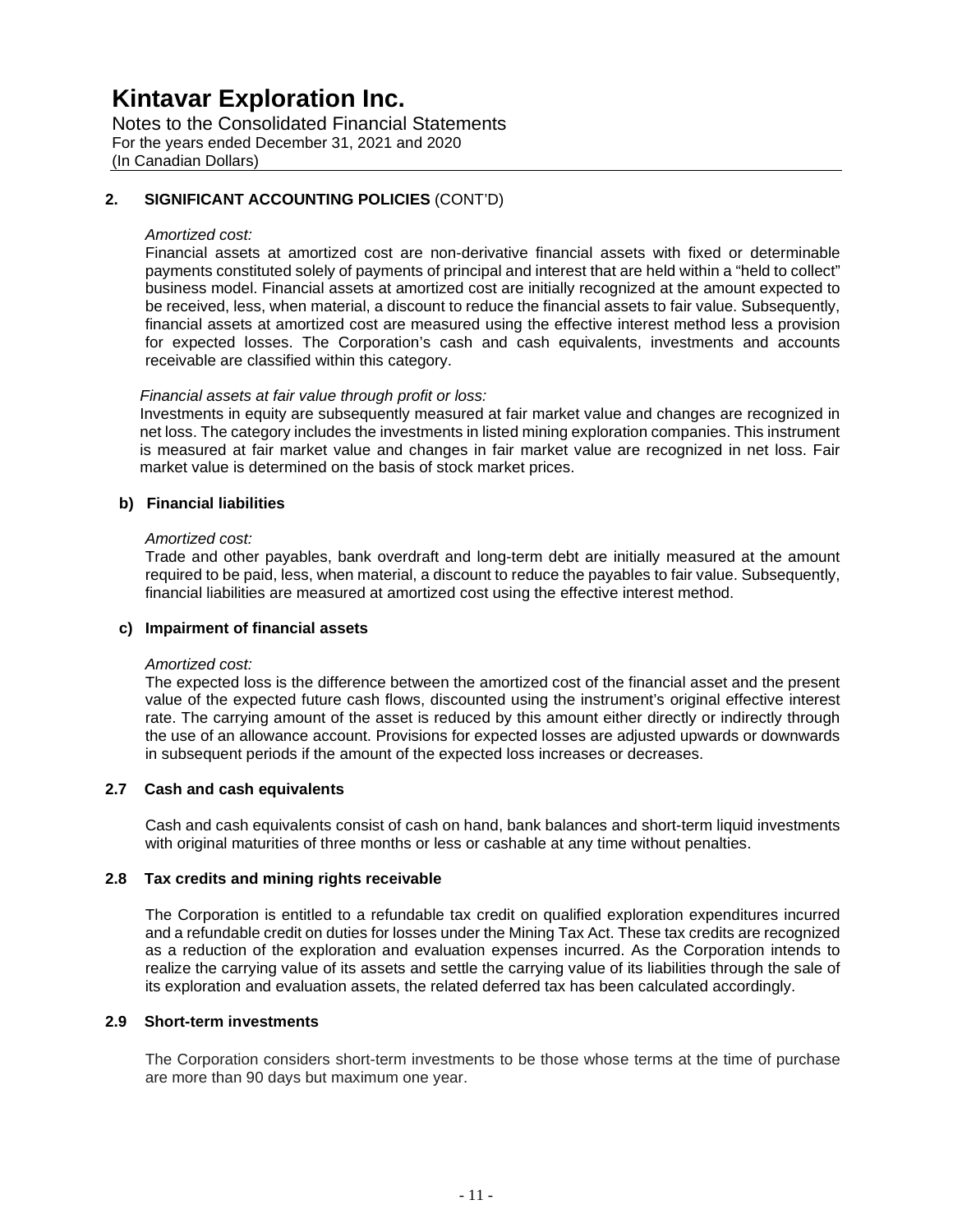Notes to the Consolidated Financial Statements For the years ended December 31, 2021 and 2020 (In Canadian Dollars)

#### **2. SIGNIFICANT ACCOUNTING POLICIES** (CONT'D)

#### **2.10 Inventory**

The inventory consists of gasoline, food, drink, housekeeping equipment and promotional materials that will be used to sell products or provide future outfitting services. Inventory is valued at the lower of cost and net realizable value. The cost is determined using the average cost method.

#### **2.11 Exploration and evaluation expenses**

Exploration and evaluation ("E&E") assets include rights in exploration properties, paid or acquired through a business combination or an acquisition of assets. Mining rights are recorded at acquisition cost less accumulated impairment losses. Mining rights and options to acquire undivided interests in mining rights are depreciated only as these properties are put into commercial production.

E&E expenses include costs related to the initial search for mineral deposits with economic potential or to obtain more information about existing mineral deposits. E&E expenses also include costs associated with prospecting, sampling, trenching, drilling and other work involved in searching for ore such as topographical, geological, geochemical and geophysical studies. Expenditures relating to E&E activities are expensed as incurred.

E&E include costs related to establishing the technical and commercial viability of extracting a mineral resource identified through exploration or acquired through a business combination or asset acquisition. E&E include the cost of:

- establishing the volume and grade of deposits through drilling of core samples, trenching and sampling activities in an ore body that is classified as either a mineral resource or a proven and probable reserve;
- determining the optimal methods of extraction and metallurgical and treatment processes, including the separation process, for the Corporation's mining properties;
- studies related to surveying, transportation and infrastructure requirements;
- permitting activities; and
- economic evaluations to determine whether development of the mineralized material is commercially justified, including scoping, prefeasibility and final feasibility studies.

The E&E expenses are recorded in the statement of loss and comprehensive loss until such time as the technical feasibility and commercial viability has been established that supports the future development of the property, and such development receives the Board of Directors approval, at which time the mine project moves into the development phase.

E&E include overhead expenses directly attributable to the related activities.

The Corporation may acquire or dispose of a property pursuant to the terms of an option agreement. Due to the fact that options are exercisable entirely at the discretion of the option holder, the amounts payable or receivable are not recorded. Option payments are recorded when they are made or received. When disposing of interest in connection with option agreements, the Corporation does not recognize exploration and evaluation expenses incurred on the properties by the purchaser. In addition, the consideration received in cash or in shares from the acquirer are recorded in order as a reduction of the book value of previously capitalized expenses, from the book value of exploration and evaluation expenses in profit or loss, any excess being recognized as a gain on disposal of exploration and evaluation assets in profit or loss.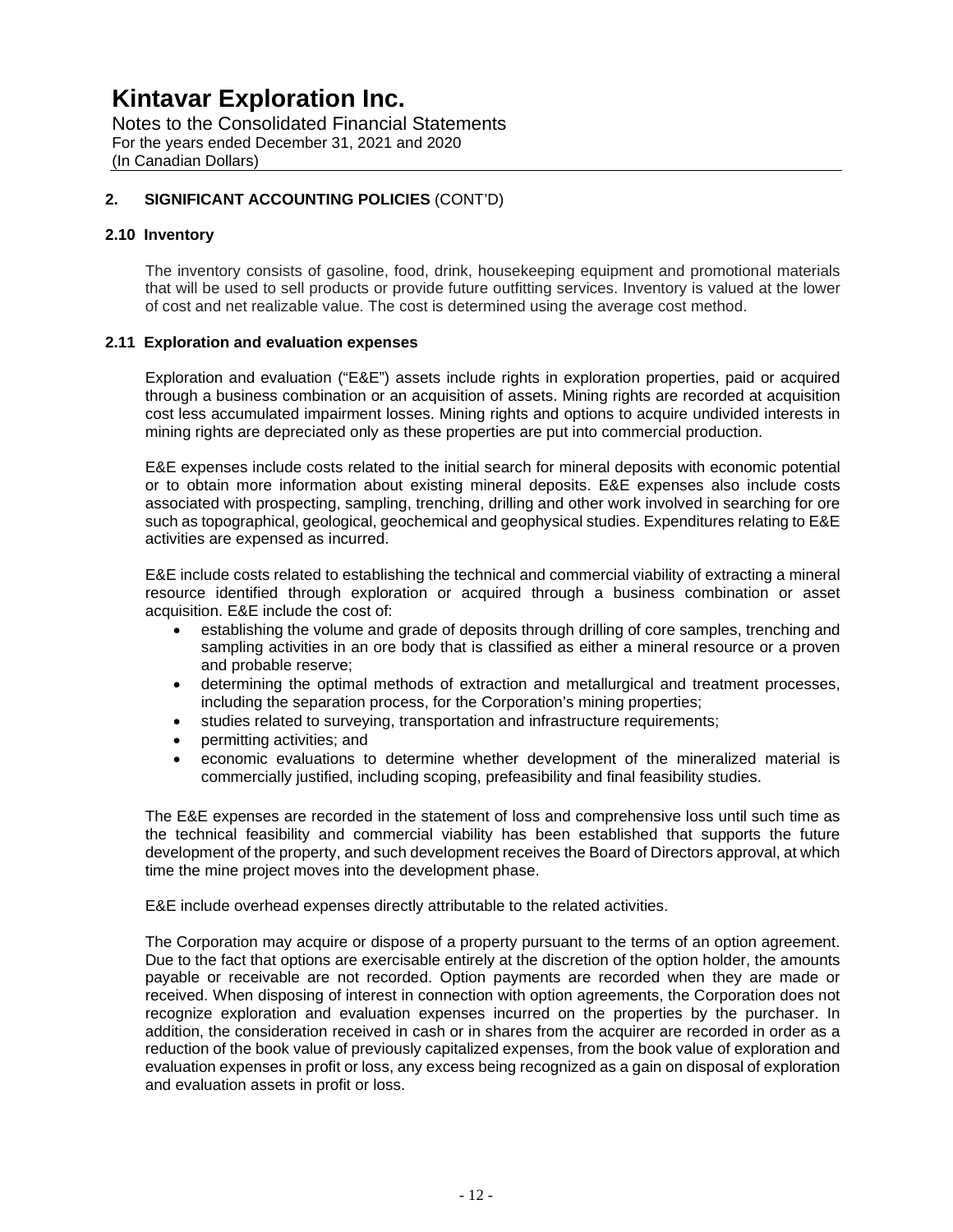Notes to the Consolidated Financial Statements For the years ended December 31, 2021 and 2020 (In Canadian Dollars)

#### **2. SIGNIFICANT ACCOUNTING POLICIES** (CONT'D)

#### **2.12 Property and equipment**

Property and equipment are stated at cost less accumulated depreciation and accumulated impairment losses. Cost includes expenditures that are directly attributable to the acquisition of an asset. Subsequent costs are included in the asset's carrying amount or recognized as a separate asset, as appropriate, only when it is probable that future economic benefit associated with the item will flow to the Corporation and the cost can be measured reliably.

The carrying amount of a replaced asset is derecognized when replaced. Repairs and maintenance costs are charged to the statement of loss and comprehensive loss during the period in which they are incurred.

Depreciation is calculated to amortize the cost of the property and equipment less their residual values over their estimated useful lives using the straight-line method and following periods by major categories:

| Rolling stock           | 3 to 5 years                     |
|-------------------------|----------------------------------|
| Right-of-use assets     | Linear over the estimated        |
|                         | lifespan of the underlying asset |
| <b>Outfitter trails</b> | 20 years                         |
| Power line              | 20 years                         |
| Spawning grounds        | 20 years                         |
| Equipment               | 10 years                         |
| <b>Buildings</b>        | 20 years                         |

The depreciation expense for each period is recognized in the statement of loss and comprehensive loss. In the case of certain items of property and equipment related to E&E activities on a project that has not reached the phase at which the Corporation capitalizes its E&E expenses, the depreciation expense is recognized in the statement of loss and comprehensive loss. Depreciation of an asset ceases when it is classified as held for sale (or included in a disposal group that is classified as held for sale) or when it is derecognized. Therefore, depreciation does not cease when the asset becomes idle or is retired from active use unless the asset is fully depreciated.

Residual values, methods of depreciation and useful lives of the assets are reviewed annually and adjusted if appropriate. Gains and losses on disposals of property and equipment are determined by comparing the proceeds with the carrying amount of the asset and are recorded in the statement of loss.

#### **2.13 Leases**

The Corporation leases certain equipment. Rental contracts are typically made for fixed periods. Lease terms are negotiated on an individual basis and contain a wide range of different terms and conditions.

Leases with a term in excess of twelve months and for other than low-value assets are recognized as a right-of-use asset and corresponding liability at the date of which the leased asset is available for use by the Corporation. Each lease payment is allocated between the liability and finance cost. The finance cost is charged to profit or loss over the lease period so as to produce a constant periodic rate of interest on the remaining balance of the liability for each period. The right-of-use asset is depreciated over the shorter of the asset's useful life and the lease term on a straight-line basis.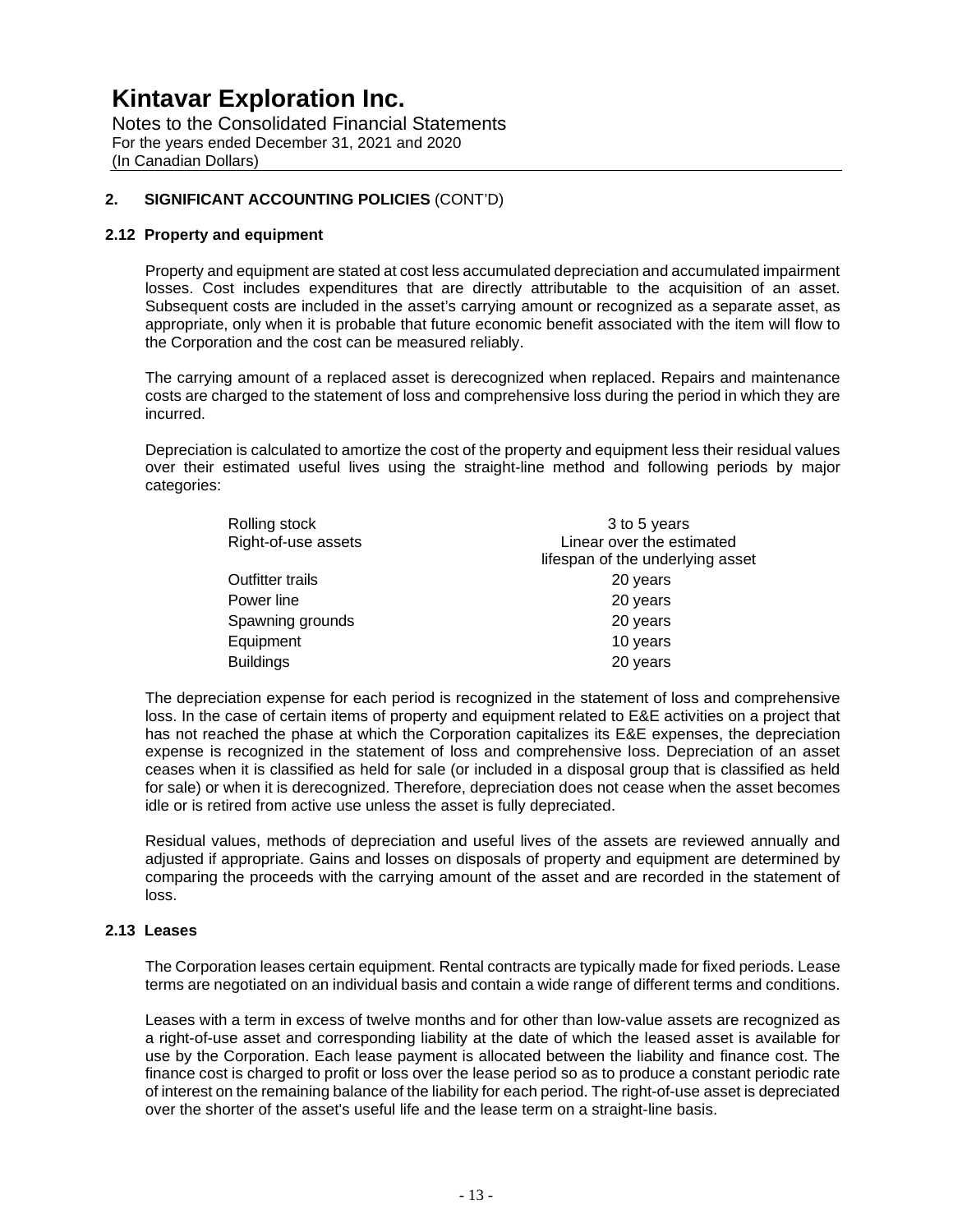Notes to the Consolidated Financial Statements For the years ended December 31, 2021 and 2020 (In Canadian Dollars)

#### **2. SIGNIFICANT ACCOUNTING POLICIES** (CONT'D)

Payments associated with short-term leases and leases of low-value assets are recognized on a straight-line basis as an expense in statement of loss. Low-value assets comprise IT and exploration equipment and small items of office furniture.

#### **2.14 Impairment of non-financial assets**

E&E assets and property and equipment are reviewed for impairment, by area of interest, if there is any indication that the carrying amount may not be recoverable. If any such indication is present, the recoverable amount of the asset is estimated in order to determine whether impairment exists. Where the asset does not generate cash flows that are independent from other assets, the Corporation estimates the recoverable amount of the cash generating unit ("CGU") to which the asset belongs.

An asset's recoverable amount is the higher of fair value less costs to sell and value in use. In assessing value in use, the estimated future cash flows are discounted to their present value, using a pre-tax discount rate that reflects current market assessments of the time value of money and the risks specific to the asset for which estimates of future cash flows have not been adjusted.

If the recoverable amount of an asset or CGU is estimated to be less than its carrying amount, the carrying amount is reduced to the recoverable amount. Impairment is recognized immediately in the statement of loss and comprehensive loss. Where an impairment subsequently reverses, the carrying amount is increased to the revised estimate of recoverable amount but only to the extent that this does not exceed the carrying value that would have been determined if no impairment had previously been recognized. A reversal is recognized as a reduction in the impairment charge for the period.

#### **2.15 Deferred Revenues**

Amounts received or receivable prior to the service delivery are classified as deferred revenues. Deferred revenues include the portion of the amounts received or charged on hunting and fishing packages for which services have not yet been rendered. Since the deposit period from customers never exceeds 12 months, all deferred revenues are classified as current liabilities.

#### **2.16 Revenue Recognition**

Revenues consists of revenue from project management fees and sales made by the subsidiary including sales of outfitting packages including leisure and worker's accommodation forfeits as well as other outfitting revenues such as promotional material, gasoline, hunting and fishing licenses, food and beverages, etc.

When the Corporation acts as operator on a property that it has optioned, the expenses incurred for the work carried out on the property are charged to the partner who has optioned the property. A management fee is applied to the re-invoiced costs. These management fees are recognized as the costs are incurred to carry out the work. These management fees are recorded as income in the statement of loss and comprehensive loss.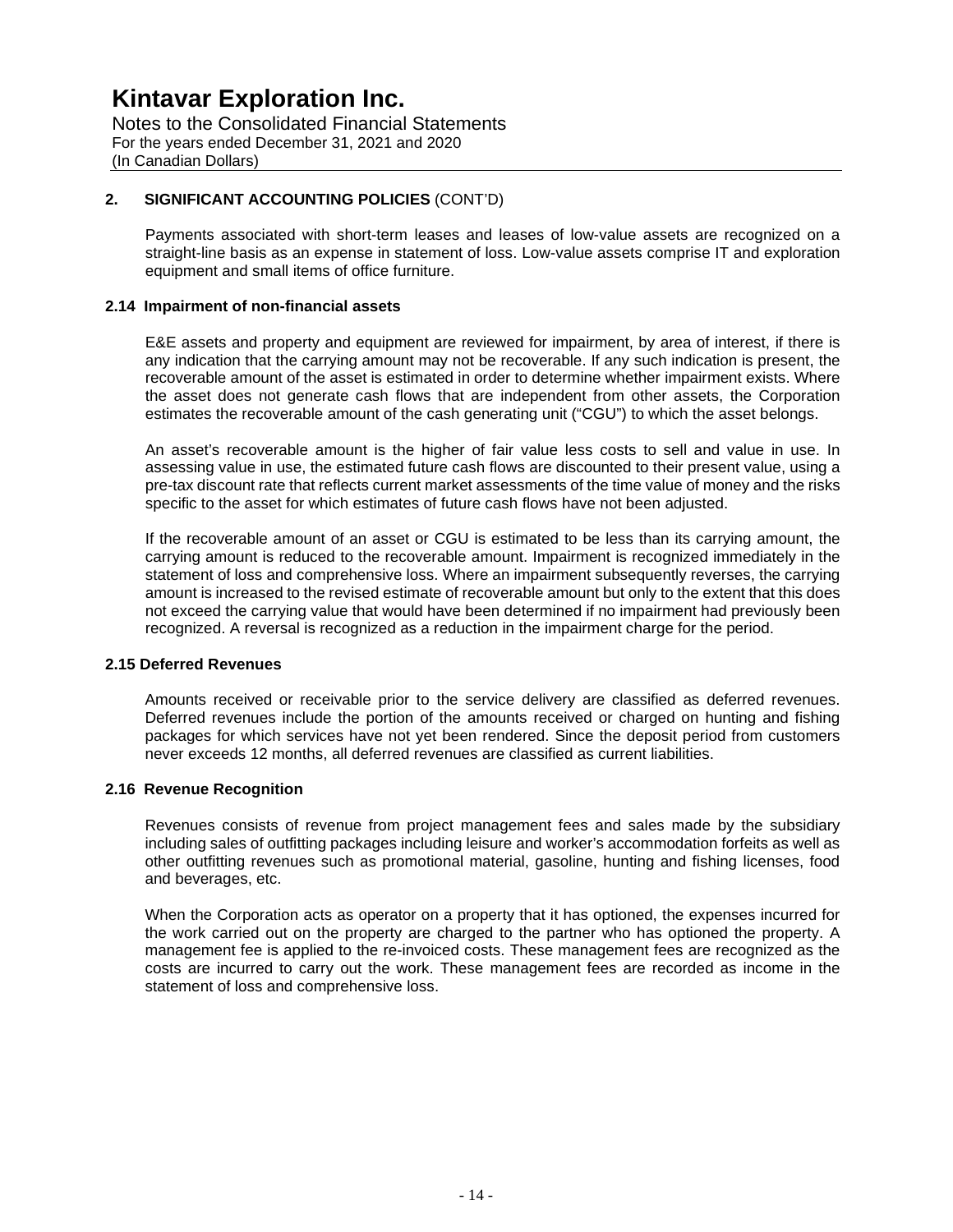Notes to the Consolidated Financial Statements For the years ended December 31, 2021 and 2020 (In Canadian Dollars)

#### **2. SIGNIFICANT ACCOUNTING POLICIES** (CONT'D)

Revenue from the sale of packages is recognized as services are rendered (i.e. per night consumed for leisure and worker's accommodation forfeits). Revenue from the sale of goods is recognized when control is transferred to the customer, which is realized upon delivery of the product. In 2021, the subsidiary of the Company received significant amounts from 3 clients in order to help finance expansions to support a significant influx of workers in the region of the outfitter. These amounts have been recorded as deferred revenues. The amounts received represent 25% of the revenue forecast for accommodation and meals for employees of these customers. At the time an overnight stay is consumed by the employees of these customers, 75% of the value of the package is invoiced to the customer and recorded as a sale and the balance of 25% is transferred from deferred revenue to sales to the statement of loss and of the comprehensive loss.

Revenue is measured at the fair value of the consideration received.

#### **2.17 Government grants**

The Corporation and its subsidiary received financial assistance under the Canada Emergency Wage Subsidy (CEWS) and the Canada Emergency Rent Subsidy (CERS) offered by the federal government in response to the economic slowdown caused by the COVID-19. Government grants are recognized initially as other receivables when there is reasonable assurance that it will be received, and that the Corporation will comply with the conditions associated with the grant. Grants received are recognized as a reduction of the related expenditure, which includes salaries and benefits and salaries and benefits included in exploration and evaluation expenses for the CEWS and finance costs for the CERS.

#### **2.18 Income taxes**

Income tax on the profit or loss for the periods presented comprises current and deferred tax. Income tax is recognized in profit or loss except to the extent that it relates to items recognized directly in equity, in which case it is recognized in equity.

Current tax expense is the expected tax payable on the taxable income for the year, using tax rates enacted or substantively enacted at period end, adjusted for amendments to tax payable with regards to previous years. Management periodically evaluates positions taken in tax returns with respect to situations in which applicable tax regulation is subject to interpretation. It establishes provisions where appropriate on the basis of amounts expected to be paid to the tax authorities.

Deferred tax is provided using the balance sheet liability method, providing for temporary differences between the tax bases of assets and liabilities and their carrying amounts in the financial statements. Temporary differences are not provided for if they arise from the initial recognition of goodwill or the initial recognition of an asset or liability in a transaction other than a business combination that at the time of the transaction affects neither accounting nor taxable profit or loss. The amount of deferred tax provided is based on the expected manner of realization or settlement of the carrying amount of assets and liabilities, using tax rates enacted or substantively enacted at the financial position reporting date.

A deferred tax asset is recognized only to the extent that it is probable that future taxable profits will be available against which the asset can be utilized.

Deferred tax assets and liabilities are presented as noncurrent and are offset when there is a legally enforceable right to offset current tax assets against current tax liabilities and when deferred tax assets and liabilities relate to income taxes levied by the same taxation authority on either the same taxable entity or different taxable entities where there is an intention to settle the balances on a net basis.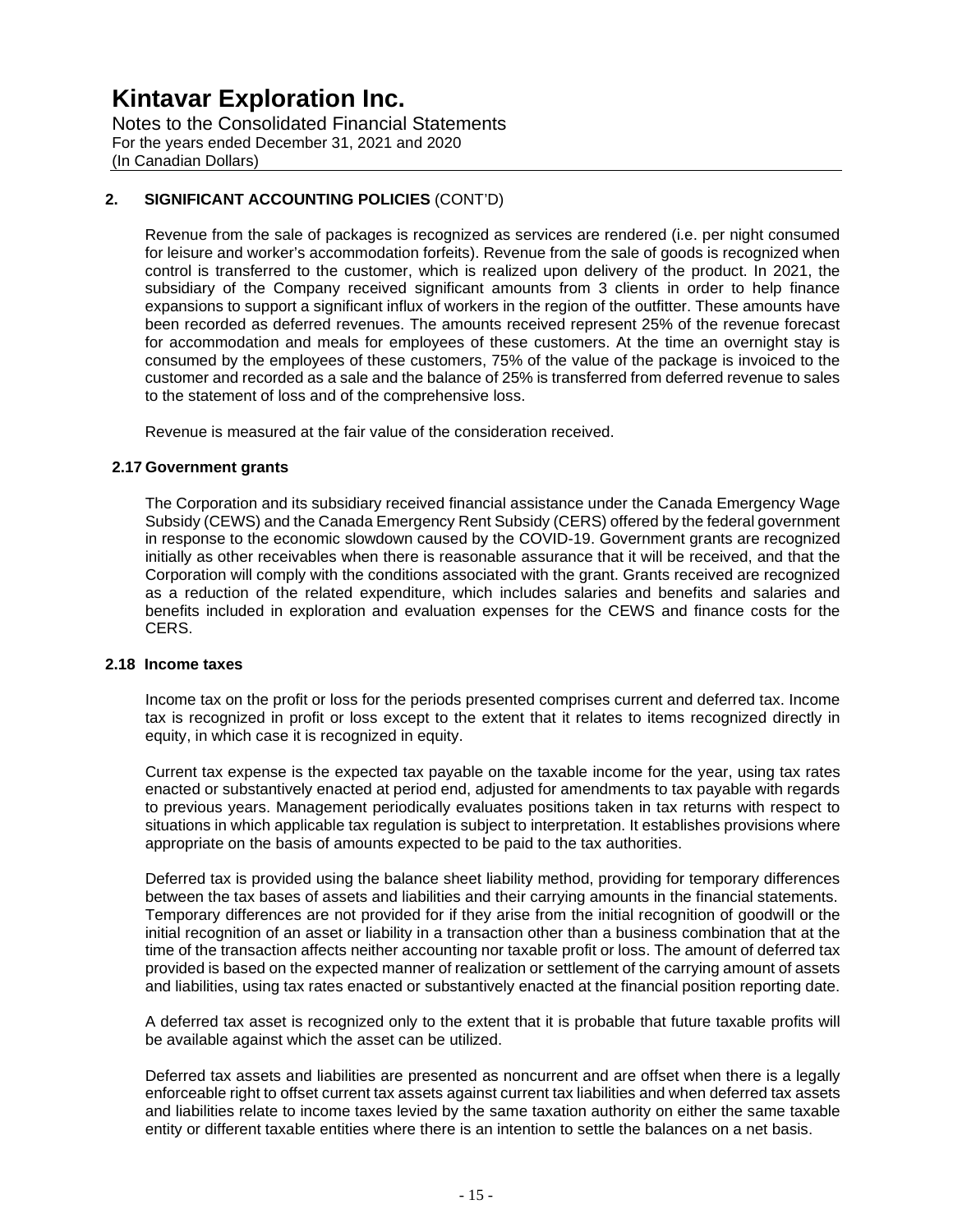Notes to the Consolidated Financial Statements For the years ended December 31, 2021 and 2020 (In Canadian Dollars)

#### **2. SIGNIFICANT ACCOUNTING POLICIES** (CONT'D)

#### **2.19 Equity**

Capital stock represents the amount received on the issue of shares. Warrants represent the allocation of the amount received for units issued as well as the charge recorded for the broker options relating to financing.

Contributed surplus includes charges related to stock options until they are exercised and the warrants that are expired and not exercised. Deficit includes all current and prior period retained profits or losses and share issue expenses.

The Corporation applied the residual value approach to allocate the proceeds received from the unit offering to their respective components. The fair value of the common shares was determined by using the trading price of the Corporation's shares at the date of issuance. The excess of the unit price over the fair value of the common shares was used to determine the residual value. The residual value is allocated to warrants

Share and warrant issue expenses are accounted for in the year in which they are incurred and are recorded as a deduction to equity in the deficit in the year in which the shares are issued.

#### **2.20 Flow-through shares**

The Corporation finances some E&E expenses through the issuance of flow-through shares. The resource expenditure deductions for income tax purposes are renounced to investors in accordance with the appropriate income tax legislation. Issuance of flow-through units represents in substance an issue of common shares, warrants (if applicable) and the sale of the right to tax deductions to the investors. When the flow-through units are issued, the sale of the right to tax deductions is deferred and presented as other liabilities in the statement of financial position. The proceeds received from flow-through placements are allocated between share capital, warrants issued and the liability using the residual method. Proceeds are first allocated to shares according to the quoted price of existing shares at the time of issuance, then to warrants (if applicable) according to the fair value of the warrants at the time of issuance and any residual in the proceeds is allocated to the liability. The fair value of the warrants is estimated using the Black-Scholes valuation model. The liability component recorded initially on the issuance of shares is reversed, on renouncement of the right to tax deductions to the investors and when eligible expenses are incurred and recognized in profit or loss in deferred taxes recovery.

#### **2.21 Stock-based compensation**

The Corporation operates an equity-settled share-based remuneration plan (share options plan) for its eligible directors, officers, employees and consultants. The Corporation's plan does not feature any options for a cash settlement.

An individual is classified as an employee when the individual is an employee for legal or tax purposes (direct employee) or provides services similar to those performed by a direct employee, including directors of the Corporation. The expense is recorded over the vesting period for employees and over the period covered by the contract for non-employees.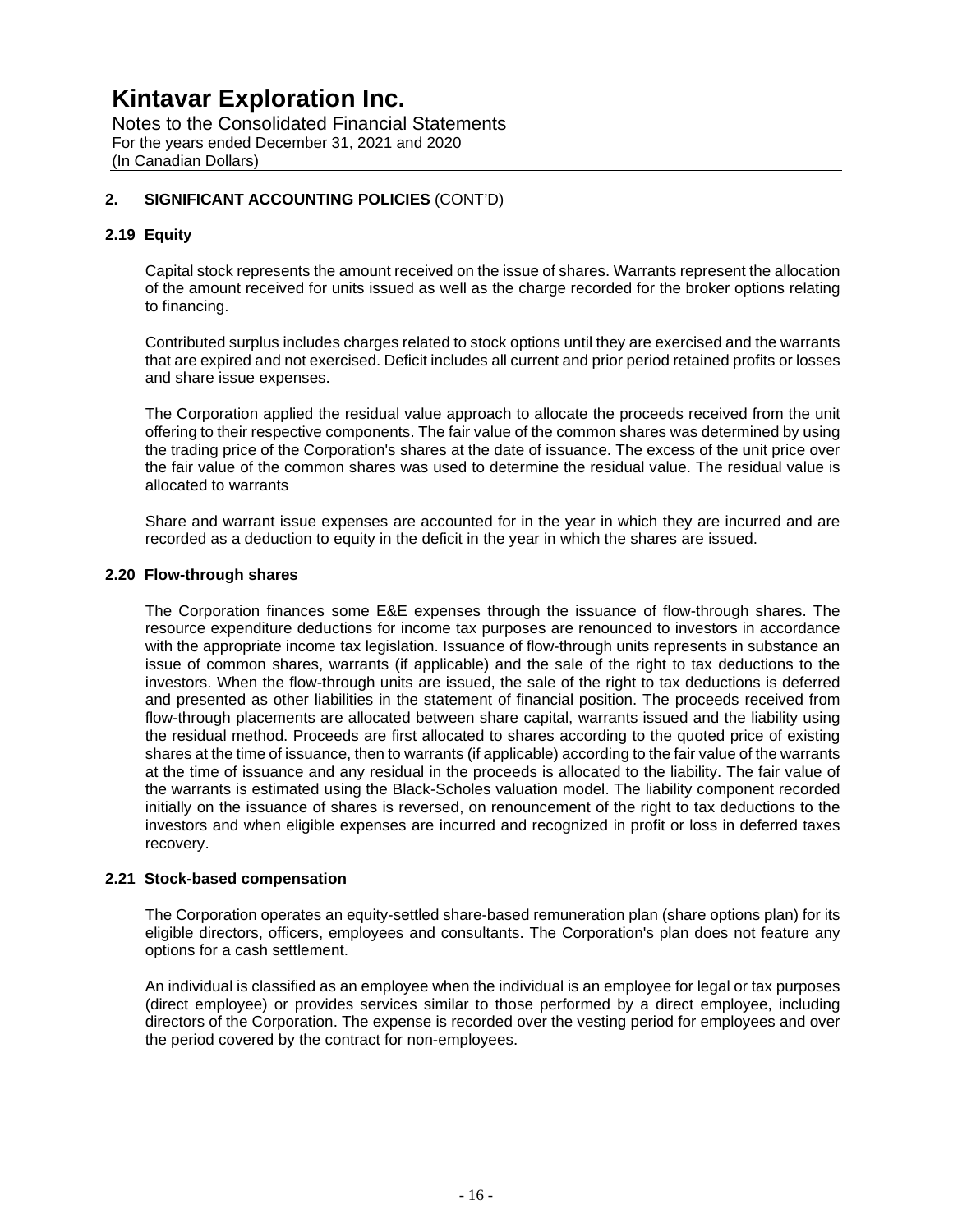Notes to the Consolidated Financial Statements For the years ended December 31, 2021 and 2020 (In Canadian Dollars)

#### **2. SIGNIFICANT ACCOUNTING POLICIES** (CONT'D)

All goods and services received in exchange for the grant of any share-based payment are measured at their fair values, unless that fair value cannot be estimated reliably. If the Corporation cannot estimate reliably the fair value of the goods or service received, the Corporation shall measure their value indirectly by reference to the fair value of the equity instruments granted. Where employees are rewarded using share-based payments, the fair values of employees' services are determined indirectly by reference to the fair value of the equity instruments granted. This fair value is appraised at the grant date using the Black-Scholes option pricing model and excludes the impact of non-market vesting conditions.

All equity-settled share-based payments are ultimately recognized as an expense in the statement of loss and comprehensive loss with a corresponding credit to contributed surplus, in equity. Broker options, in respect of an equity financing are recognized as share issue expense reducing the equity with a corresponding credit to warrants.

If vesting periods or other vesting conditions apply, the expense is allocated over the vesting period, based on the best available estimate of the number of share options expected to vest.

Non-market vesting conditions are included in assumptions about the number of options that are expected to become exercisable. Estimates are subsequently revised if there is any indication that the number of share options expected to vest differs from previous estimates.

Upon exercise of share options, the proceeds received net of any directly attributable transaction costs are recorded as capital stock. The accumulated charges related to the share options recorded in contributed surplus are then also transferred to capital stock.

#### **2.22 Loss per share**

.

Loss per share is calculated using the weighted average number of shares outstanding during the year. Diluted loss per share is calculated using the weighted average number of shares outstanding during the year for the calculation of the dilutive effect of warrants and stock options unless they have an anti-dilutive effect.

#### **2.23 Segment disclosures**

The Corporation currently operates in two segments – the acquisition, exploration and evaluation of exploration properties and the operation of a hunting and fishing and outdoor outfitter. All of the Corporation's activities are conducted in Canada. Segment information for the reporting periods is as follows:

|                          | <b>Outfitting (lodging,</b><br><b>Exploration and</b><br>fishing and hunting)<br>evaluation |           | <b>Total</b> |
|--------------------------|---------------------------------------------------------------------------------------------|-----------|--------------|
|                          | \$                                                                                          | \$        | \$           |
| 2021                     |                                                                                             |           |              |
| Revenues                 | 83,207                                                                                      | 2,331,294 | 2,414,501    |
| Total assets             | 7,484,971                                                                                   | 4,769,977 | 12,254,948   |
| <b>Total liabilities</b> | 291,463                                                                                     | 2,158,425 | 2,449,888    |
| 2020                     |                                                                                             |           |              |
| Revenues                 | 18,916                                                                                      | 1,239,918 | 1,258,834    |
| Total assets             | 6,861,533                                                                                   | 3,159,698 | 10,021,231   |
| <b>Total liabilities</b> | 410,127                                                                                     | 1,263,093 | 1,673,220    |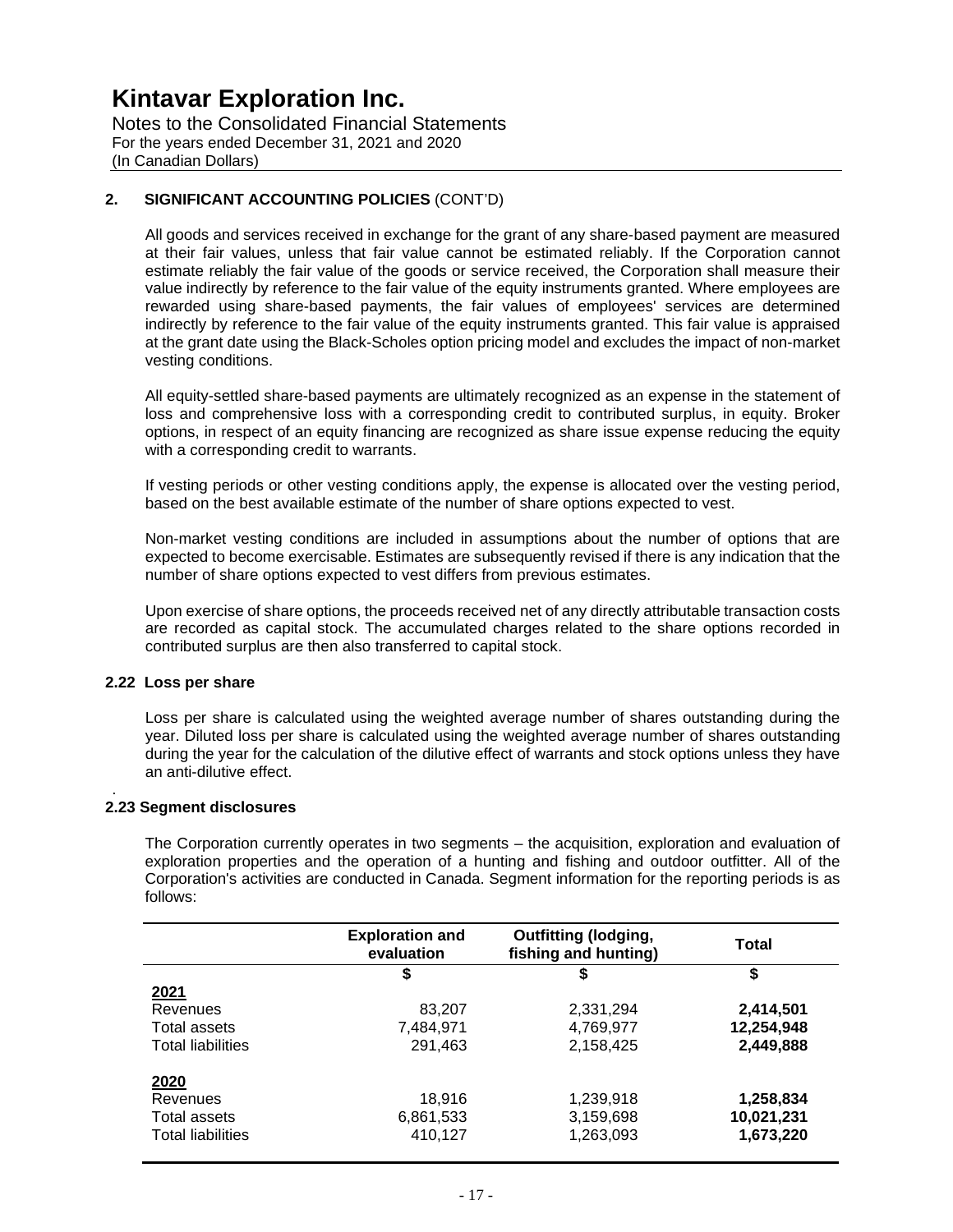Notes to the Consolidated Financial Statements For the years ended December 31, 2021 and 2020 (In Canadian Dollars)

#### **2. SIGNIFICANT ACCOUNTING POLICIES** (CONT'D)

The group's management team monitors the performance of these operating segments as well as deciding on the allocation of resources to them. Segmental performance is monitored using adjusted segment operating results.

#### **3. CRITICAL ACCOUNTING ESTIMATES, JUDGMENTS AND ASSUMPTIONS**

When preparing the financial statements, management undertakes a number of judgments, estimates and assumptions about recognition and measurement of assets, liabilities, income and expenses. The actual results could differ from the judgments, estimates and assumptions made by management, and will seldom equal the estimated results. Information about the significant judgments that have the most significant effect on the recognition and measurement of assets, liabilities, income and expenses are discussed below.

#### **3.1 Impairment of E&E assets**

Determining if there are any facts and circumstances indicating impairment loss or reversal of impairment losses is a subjective process involving judgment and a number of estimates and interpretations in many cases.

Determining whether to test for impairment of E&E assets requires management's judgment, among others, regarding the following: the period for which the entity has the right to explore in the specific area has expired during the period or will expire in the near future, and is not expected to be renewed; substantive expenditure on further E&E of mineral resources in a specific area is neither budgeted nor planned; exploration for and evaluation of mineral resources in a specific area have not led to the discovery of commercially viable quantities of mineral resources and the entity has decided to discontinue such activities in the specific area; or sufficient data exists to indicate that, although a development in a specific area is likely to proceed, the carrying amount of the E&E asset is unlikely to be recovered in full from successful development or by sale.

When an indication of impairment loss or a reversal of an impairment loss exists, the recoverable amount of the individual asset must be estimated. If it is not possible to estimate the recoverable amount of the individual asset, the recoverable amount of the cash-generating unit to which the asset belongs must be determined. Identifying the cash-generating units requires considerable management judgment. In testing an individual asset or cash-generating unit for impairment and identifying a reversal of impairment losses, management estimates the recoverable amount of the asset or the cash-generating unit. This requires management to make several assumptions as to future events or circumstances.

These assumptions and estimates are subject to change if new information becomes available. Actual results with respect to impairment losses or reversals of impairment losses could differ in such a situation and significant adjustments to the Corporation's assets and earnings may occur during the next period.

The total impairment loss of the E&E assets recognized is \$3,993 for 2021 (\$22,688 for 2020). No reversal of impairment losses has been recognized for the reporting periods.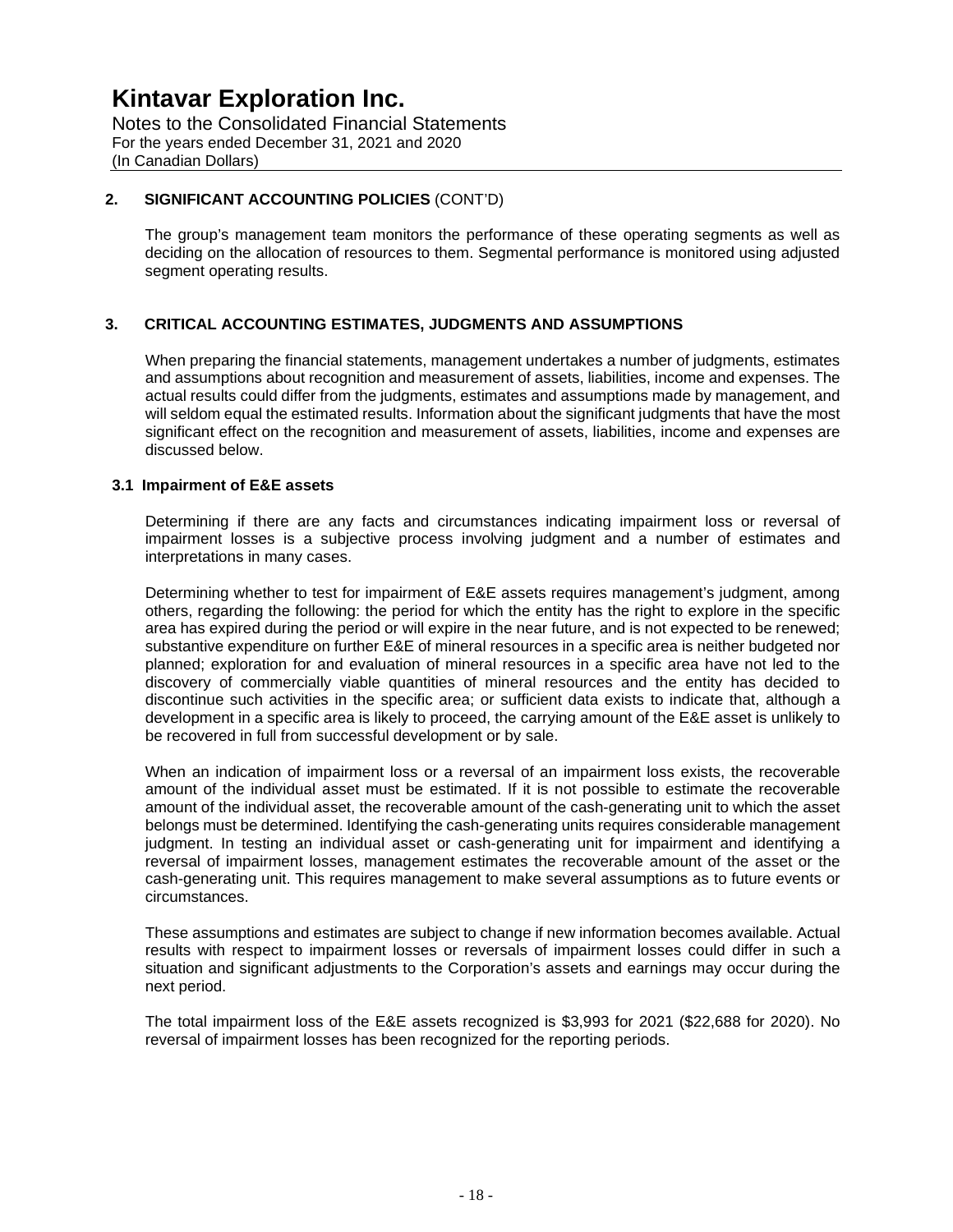Notes to the Consolidated Financial Statements For the years ended December 31, 2021 and 2020 (In Canadian Dollars)

#### **3. CRITICAL ACCOUNTING ESTIMATES, JUDGMENTS AND ASSUMPTIONS** (CONT'D)

#### **3.2 Deferred taxes**

The assessment of availability of future taxable profits involves judgment. A deferred tax asset is recognized to the extent that it is probable that taxable profits will be available against which deductible temporary differences and the carry-forward of unused tax credits and unused tax losses can be utilized. Judgment is also involved in the determination of the expected manner of realisation or settlement of the carrying amount of the Corporation's assets and liabilities which is expected to be through the sale of the Corporation's assets.

#### **3.3 Valuation of credit on duties refundable for loss and the refundable tax credit for resources.**

Refundable credit on mining duties and refundable tax credit related to resources for the current and prior periods are measured at the amount expected to be recovered from the taxation authorities using the tax rates and tax laws that have been enacted or substantively enacted at the statement of financial position date. Uncertainties exist with respect to the interpretation of tax regulations, including credit on mining duties and tax credit related to resources for which certain expenditures could be disallowed by the taxation authorities in the calculation of credits, and the amount and timing of their collection. The calculation of the Corporation's credit on mining duties and tax credit related to resources necessarily involves a degree of estimation and judgment in respect of certain items whose tax treatment cannot be finally determined until notice of assessments and payments have been received from the relevant taxation authority.

Differences arising between the actual results following final resolution of some of these items and the assumptions made, or future changes to such assumptions, could necessitate adjustments to credit on mining duties and tax credit related to resources, exploration and evaluation assets and expenses, and income tax expense in future periods.

The amounts recognized in the financial statements are derived from the Corporation's best estimation and judgment as described above. However, the inherent uncertainty regarding the outcome of these items means that eventual resolution could differ from the accounting estimates and therefore impact the Corporation's financial position and its financial performance and cash flows.

#### **4. CASH AND CASH EQUIVALENTS**

Cash and cash equivalents include available cash, bank balances and short-term liquid investments with an original maturity of up to 3 months or redeemable at any time without penalty.

The short-term investments held as at December 31, 2021 and classified as cash equivalent include an investment of \$3,020,335 in a high interest exchange trading fund.

The Corporation has the following credit facility:

 Operating line of credit, which provides for advances of up to \$50,000, bearing interest at the financial institution's prime rate plus 2.35% (effective rate of 4.80% as at December 31, 2021). As at December 31, 2021, the amount outstanding under this credit facility was nil (\$6,794 as at December 31, 2020).

The flow-through financing balance not yet spent according to the terms of the financing completed on November 10, 2021 represents \$1,864,000 as at December 31, 2021 (\$825,277 as at December 2020). The Corporation has dedicated these funds to Canadian exploration expenses to be completed before December 31, 2022.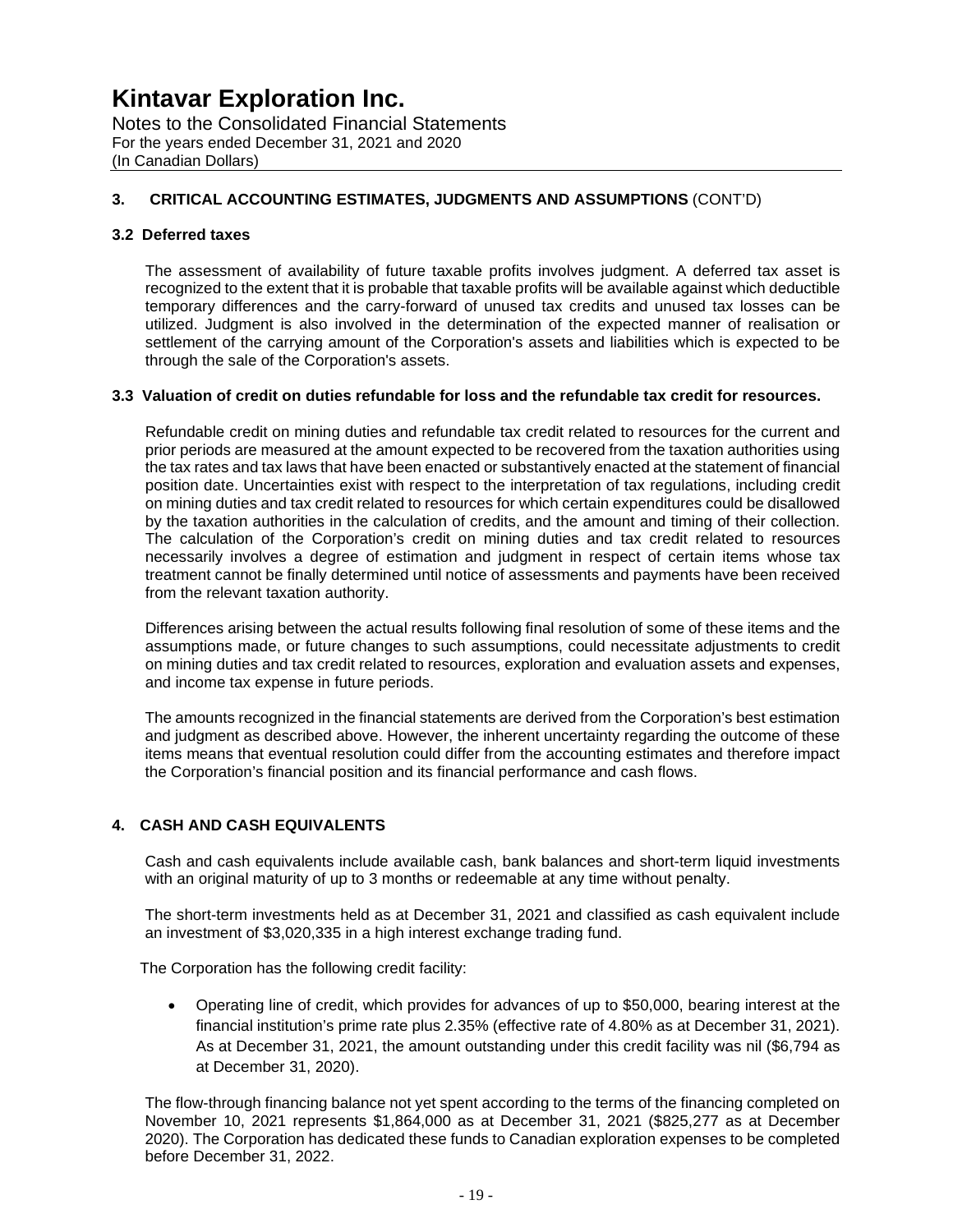Notes to the Consolidated Financial Statements For the years ended December 31, 2021 and 2020 (In Canadian Dollars)

#### **5. INVESTMENTS**

The investments consist of three guaranteed investment certificates that are non-cashable prior to maturity. All three certificates totalize \$1,000,000 in nominal value and bear interest at 1.35%, payable at maturity on December 12, 2022.

#### **6. INVESTMENTS IN LISTED COMPANIES**

The Corporation holds marketable securities. The investments are listed on the Exchange and valued at fair value based on quoted market prices.

The shares are listed on the Exchange. The total amount of the investment can be summarized as follows:

|                                                         | As at<br>December 31,<br>2021 | As at<br>December 31,<br>2020 |
|---------------------------------------------------------|-------------------------------|-------------------------------|
|                                                         | S                             |                               |
| Gitennes Exploration Inc. - 450,000 common shares       |                               |                               |
| (300,000 as at December 31, 2020)                       | 20.250                        | 28,500                        |
| Northern Superior Resources Inc. - 85,000 common shares |                               |                               |
| (nil as at December 31, 2020) (note 8.1)                | 67,150                        |                               |
| Investment in a listed company                          | 87,400                        | 28,500                        |

#### **7. RECEIVABLES**

|                                           | As at<br>December 31,<br>2021 | As at<br>December 31,<br>2020 |
|-------------------------------------------|-------------------------------|-------------------------------|
|                                           | S                             | \$                            |
| Accounts receivable                       | 178,061                       | 348,813                       |
| Due from Geomega Resources Inc. (note 20) | 28,624                        |                               |
| Sales taxes receivable                    | 155,892                       | 14.808                        |
| Tax credits and mining rights receivable  | 560,041                       | 244,567                       |
| Other                                     | 10,194                        | 85,861                        |
| <b>Receivables</b>                        | 932,812                       | 694,049                       |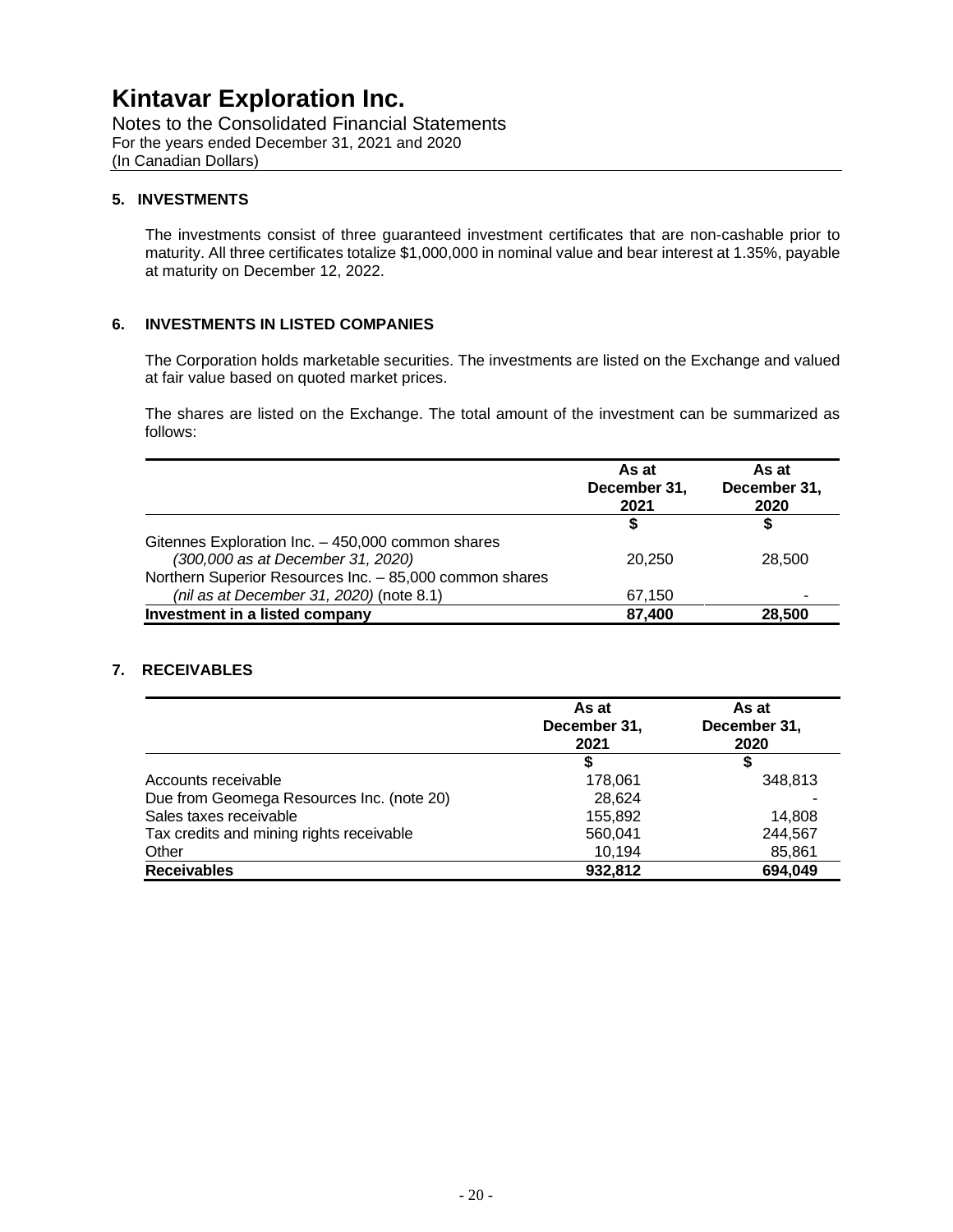Notes to the Consolidated Financial Statements For the years ended December 31, 2021 and 2020 (In Canadian Dollars)

#### **8. EXPLORATION AND EVALUATION ASSETS**

| <b>Mining properties</b><br>acquisition costs | As at<br><b>Jan. 1,</b><br>2021 | <b>Additions</b> | <b>Impairment</b>        | <b>Disposal</b> | <b>Payment on</b><br>options | As at<br>Dec 31.<br>2021 |
|-----------------------------------------------|---------------------------------|------------------|--------------------------|-----------------|------------------------------|--------------------------|
|                                               |                                 |                  |                          |                 |                              |                          |
| Mitchi                                        | 921,463                         | 8,108            |                          |                 |                              | 929,571                  |
| Anik <sup>1</sup>                             | 1,480,654                       |                  | ٠                        |                 | (75,000)                     | 1,405,654                |
| Rivière à l'aigle                             | 105,144                         |                  | $\overline{\phantom{a}}$ |                 |                              | 105,144                  |
| Gaspard nord <sup>2)</sup>                    | 1,786                           | 22               | $\overline{\phantom{a}}$ | (1,808)         |                              |                          |
| Cousineau                                     | 4,757                           | 22               | ۰                        |                 |                              | 4,779                    |
| New Mosher <sup>1)</sup>                      |                                 |                  |                          |                 |                              |                          |
| Wabash                                        | 28,834                          | 7,906            |                          |                 |                              | 36,740                   |
| Baie Johann Beetz                             | 27,352                          |                  | (3,993)                  |                 |                              | 23,359                   |
|                                               | 2,569,990                       | 16,058           | (3,993)                  | (1,808)         | (75,000)                     | 2,505,247                |

 $1)$  Option agreements are in effect on these properties. See sections 8.2 and 8.3 for more information.

<sup>2)</sup> This property was sold on September 14, 2021. See section 8.1 for more information.

| <b>Mining properties</b><br>acquisition costs | As at<br><b>Jan. 1,</b><br>2020 | <b>Additions</b> | <b>Impairment</b> | Payment on<br>options | As at<br>Dec. 31,<br>2020 |
|-----------------------------------------------|---------------------------------|------------------|-------------------|-----------------------|---------------------------|
|                                               |                                 | จ                | æ.                |                       |                           |
| Mitchi                                        | 940,364                         | 3,787            | (22, 688)         |                       | 921,463                   |
| Anik                                          | 1,555,654                       |                  |                   | (75,000)              | 1,480,654                 |
| Rivière à l'aigle                             | 129,894                         |                  |                   | (24, 750)             | 105,144                   |
| Gaspard nord                                  | 1,786                           |                  |                   |                       | 1,786                     |
| Cousineau                                     | 4,757                           |                  |                   |                       | 4,757                     |
| New Mosher                                    | 9.797                           |                  |                   | (9,797)               |                           |
| Wabash                                        | 26,184                          | 2,650            |                   |                       | 28,834                    |
| Baie Johann Beetz                             | 27,352                          |                  |                   |                       | 27,352                    |
|                                               | 2,695,788                       | 6,437            | (22,688)          | (109,547)             | 2,569,990                 |

#### **8.1 Gaspard Nord**

On September 14, 2021, the Corporation sold the 5 claims of its Gaspard-Nord property to Northern Superior Resources Inc. (SUP.V) in exchange for a total consideration of 85,000 shares in the equity of SUP.V (see note 6). Kintavar retains a 2 % net smelter return royalty subject to a 1% partial redemption right for a purchase price of CAD \$1,000,000.

At the date of the transaction, the value of the shares of Northern Superior Resources Inc. was \$0.83 for a total value of \$70,550. The difference between the consideration received and the value of the exploration and evaluation assets of the Gaspard Nord property has been recorded against exploration and evaluation expenses in the consolidated statement of losses and the balance as gains on disposal of exploration and evaluation assets in the consolidated statement of losses as well. No fair value was attributable to the 2 % net smelter royalty because the property is still at early stage.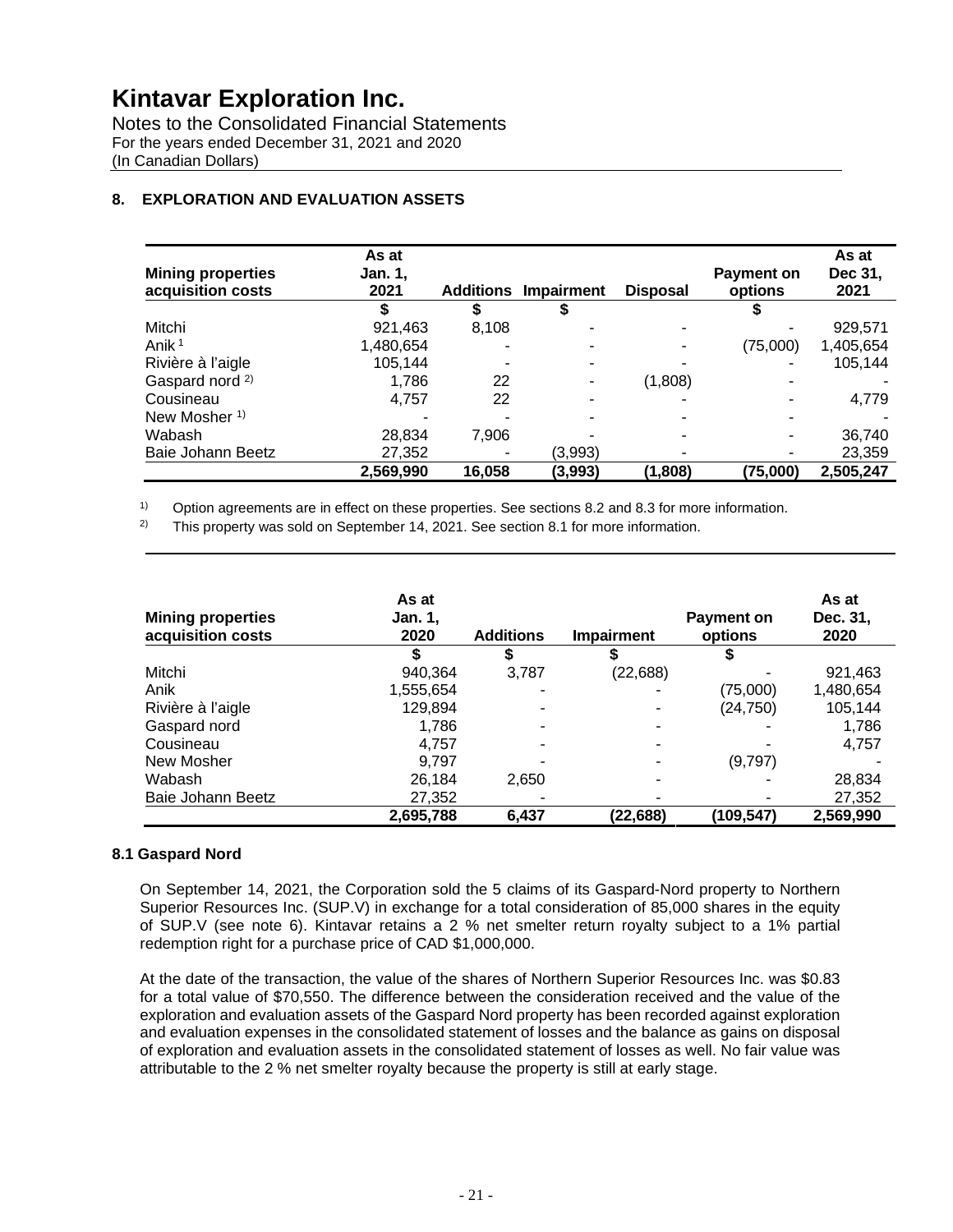Notes to the Consolidated Financial Statements For the years ended December 31, 2021 and 2020 (In Canadian Dollars)

#### **8. EXPLORATION AND EVALUATION ASSETS** (CONT'D)

#### **8.2 Anik**

On May 27, 2020, the Corporation signed an option agreement with IAMGOLD Corporation ("IAMGOLD") allowing it to acquire a maximum undivided interest of 80% in the Anik gold project in consideration of the following terms:

|                                                                  | <b>Cash Payments</b> | <b>Work</b> |
|------------------------------------------------------------------|----------------------|-------------|
|                                                                  | S                    | S           |
| First option for an initial participation of 75%                 |                      |             |
| At the signature (completed)                                     | 75,000               |             |
| On or before May 26, 2021 (completed)                            | 75,000               | 250,000     |
| On or before May 26, 2022                                        | 100.000              | 500,000     |
| On or before May 26, 2023                                        | 100.000              | 750,000     |
| On or before May 26, 2024                                        | 100.000              | 1,000,000   |
| On or before May 26, 2025                                        | 150,000              | 1,500,000   |
|                                                                  | 600,000              | 4,000,000   |
| Second option for an additional participation of 5%              |                      |             |
| Delivery of a prefeasibility study in the subsequent 5 years and |                      |             |
| commitment to spend an additional \$500,000 yearly.              |                      | 2.500.000   |
|                                                                  |                      |             |
| Total for a maximum participation of 80%                         | 600,000              | 6,500,000   |

Both options can be exercised before their maturity at, IAMGOLD's option. If the options are exercised, the Corporation will retain a contributing net interest of 25% or 20% as the case may be, which can be converted at the Corporation's election to a 10% non-contributing and free carried interest until commercial production is achieved. The contributing interests are subject to standard dilution conditions and, when the dilution would equal less than 10%, it would convert into a 1.5% net smelter returns royalty ("NSR"). IAMGOLD maintains a buy back right of 0.75% of the NSR for \$2,000,000.

Pursuant to the agreement, the Corporation will receive an additional \$400,000 in cash upon the first declaration of at least 300,000 ounces of gold from 43-101 indicated mineral resources. In addition, and in each case, (a) upon a decision to develop a first mine and later (b) upon a decision to report commercial production on all or part of the project, IAMGOLD will issue a payment of \$1,000,000 in cash and / or common share of IAMGOLD. In total, these additional payments could reach a total of \$2,400,000.

#### **8.3 Rivière à l'aigle and New Mosher**

On June 29, 2020, the Company granted Gitennes Exploration Inc. ("Gitennes") an option allowing it to acquire stakes of up to 85% of the interests in the Rivière à l'aigle properties ("RAL") and New Mosher. To earn these interests in the RAL and New Mosher properties, Gitennes would make common shares and cash payments to the Corporation and incur certain exploration expenses as shown in the table below. The Corporation would remain the operator until the second part of the option agreement is completed but, no later than September 30, 2022.

On October 7, 2021, Gitennes abandoned its option on the RAL property. Kintavar once again owns 100% of the rights to the property.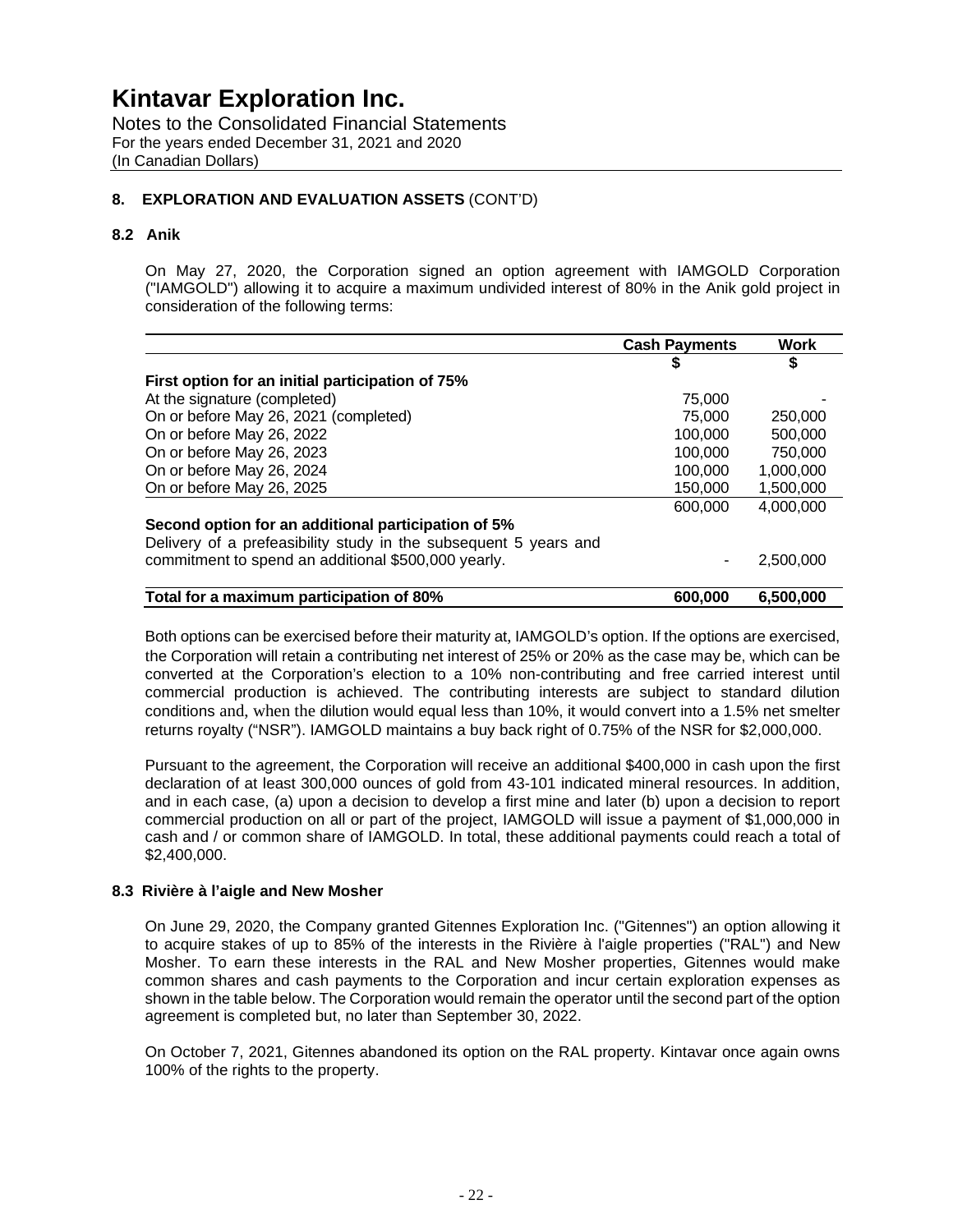Notes to the Consolidated Financial Statements For the years ended December 31, 2021 and 2020 (In Canadian Dollars)

#### **8. EXPLORATION AND EVALUATION ASSETS** (CONT'D)

The terms of the option agreement on with Gitennes for the New Mosher Property are as followed:

|                                                  | <b>Issuance of</b><br>common shares | Work      |
|--------------------------------------------------|-------------------------------------|-----------|
| First option for an initial participation of 70% |                                     | S         |
| At the approval of the TSX-V (completed)         | 150,000                             | nil       |
| At the latest Sept. 30, 2021 (completed)         | 150,000                             | 150,000   |
| At the latest Sept. 30, 2022                     | 150,000                             | 250,000   |
| At the latest Sept. 30, 2023                     | 150,000                             | 300,000   |
| At the latest Sept. 30, 2024                     | 400,000                             | 300,000   |
| Total for a maximum participation of 70%         | 1,000,000                           | 1,000,000 |

Upon making the above share issuances and exploration expenditures, Gitennes will earn a 70% interest on the New Mosher Property. Gitennes can increase its interest to 85% on the property by either producing an inferred resource estimate or conducting a preliminary economic assessment by September 30, 2025. Upon completion of an inferred resource estimate, Gitennes will pay the Corporation \$250,000 in cash or shares at Gitennes' option and pay an additional \$750,000 in cash only on delivering a preliminary economic assesment. Gitennes will grant to the Corporation a 1.5% NSR on the property and the Corporation will grant Gitennes the right to buy-back at any time 1% for \$1,000,000 CAD.

#### **9. PROPERTY AND EQUIPMENT**

|                     | Net book value<br>January 1, |                  |                 |                     | Net book value<br>December 31, |
|---------------------|------------------------------|------------------|-----------------|---------------------|--------------------------------|
|                     | 2021                         | <b>Additions</b> | <b>Disposal</b> | <b>Depreciation</b> | 2021                           |
|                     |                              |                  |                 |                     |                                |
| Rolling stock       | 296,443                      | 52,813           |                 | (76, 419)           | 272,837                        |
| Right-of-use assets |                              | 673,753          |                 | (39,310)            | 634,443                        |
| Outfitter trails    | 71,575                       |                  |                 | (3,852)             | 67,723                         |
| Electric line       | 143.151                      | 143,298          |                 | (10, 430)           | 276,019                        |
| Spawning grounds    | 71,575                       |                  | -               | (3, 852)            | 67,723                         |
| Equipment           | 385,340                      | 132,501          | -               | (49, 635)           | 468,206                        |
| <b>Buildings</b>    | 1,820,362                    | 868,097          | ۰               | (115,915)           | 2,572,544                      |
|                     | 2.788.446                    | 1,870,462        |                 | (299,413)           | 4,359,495                      |

|                     | Net book value<br>January 1,<br>2020 | <b>Additions</b> | <b>Disposal</b> | <b>Depreciation</b> | Net book value<br>December 31,<br>2020 |
|---------------------|--------------------------------------|------------------|-----------------|---------------------|----------------------------------------|
|                     |                                      |                  |                 |                     |                                        |
| Rolling stock       | 170,447                              | 187,967          | (9,651)         | (52, 320)           | 296,443                                |
| Right-of-use assets | 1.098                                |                  |                 | (1,098)             |                                        |
| Outfitter trails    | 75.427                               |                  |                 | (3,852)             | 71,575                                 |
| Electric line       | 150,854                              |                  |                 | (7,703)             | 143,151                                |
| Spawning grounds    | 75.427                               |                  |                 | (3,852)             | 71,575                                 |
| Equipment           | 402,330                              | 26,185           |                 | (43,175)            | 385,340                                |
| <b>Buildings</b>    | 1,894,159                            | 30,134           | -               | (103,931)           | 1,820,362                              |
|                     | 2,769,742                            | 244,286          | (9,651)         | (215, 931)          | 2,788,446                              |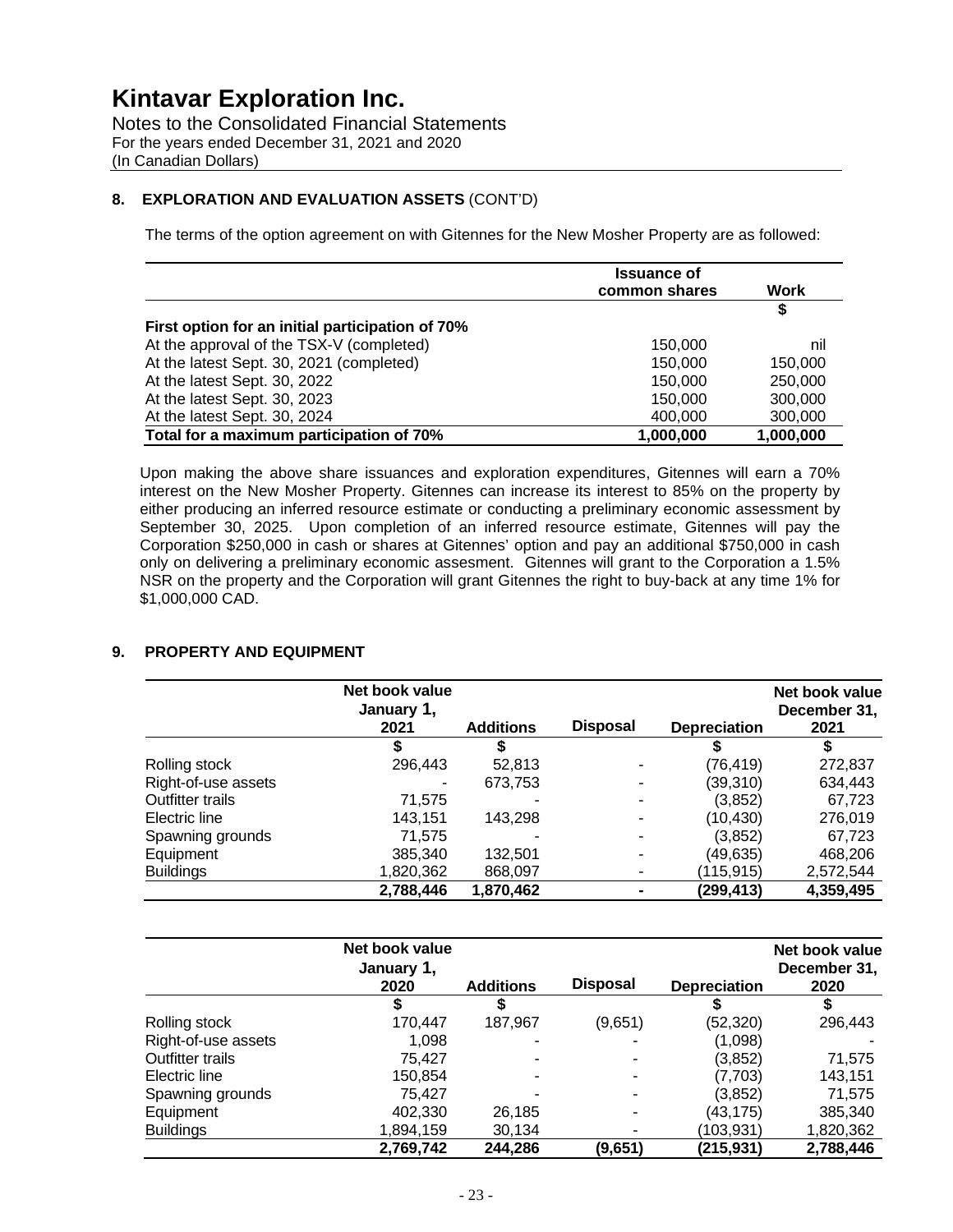Notes to the Consolidated Financial Statements For the years ended December 31, 2021 and 2020 (In Canadian Dollars)

#### **9. PROPERTY AND EQUIPMENT** (CONT'D)

|                         | As at<br>December 31, 2021 |                                    |                   | As at<br>December 31, 2020 |
|-------------------------|----------------------------|------------------------------------|-------------------|----------------------------|
|                         | Cost                       | Accumulated<br><b>Depreciation</b> | Net book<br>value | Net book value             |
|                         | J                          | S                                  | \$                | S                          |
| Rolling stock           | 415,930                    | (143,093)                          | 272,837           | 296.443                    |
| Right-of-use assets     | 681,653                    | (47,210)                           | 634,443           |                            |
| <b>Outfitter trails</b> | 77,032                     | (9,309)                            | 67,723            | 71,575                     |
| Electric line           | 297,361                    | (21, 342)                          | 276,019           | 143,151                    |
| Spawning grounds        | 77,032                     | (9,309)                            | 67,723            | 71,575                     |
| Equipment               | 578,509                    | (110,303)                          | 468,206           | 385,340                    |
| <b>Buildings</b>        | 2,825,948                  | (253,404)                          | 2,572,544         | 1,820,362                  |
|                         | 4,953,465                  | (593,970)                          | 4,359,495         | 2,788,446                  |

#### **10. TRADE AND OTHER PAYABLES**

|                                         | As at<br>December 31,<br>2021 | As at<br>December 31,<br>2020 |
|-----------------------------------------|-------------------------------|-------------------------------|
|                                         | S                             | \$                            |
| Trade payables and accrued liabilities  | 397,890                       | 136,950                       |
| Due to Geomega Resources Inc. (note 20) |                               | 14,250                        |
| <b>Accrued salaries</b>                 | 67,731                        | 36,040                        |
| Accrued vacations                       | 63,881                        | 39,825                        |
| Government remittances                  | 53,851                        | 12,333                        |
| Trade and other payables                | 583,353                       | 239,398                       |

#### **11. OBLIGATIONS UNDER FINANCE LEASE**

|                                   | 2021       | 2020 |
|-----------------------------------|------------|------|
|                                   |            |      |
| Balance, beginning                |            |      |
| New contract signed during period | 430,953    |      |
| Reimbursement of lease obligation | (285, 131) |      |
| <b>Balance</b>                    | 145,822    |      |
| Current portion                   | (145, 822) |      |
| <b>Non-current portion</b>        | ۰          |      |

During fiscal 2021, the Corporation entered into a capital lease agreement to acquire dormitory trailers in order to support the increased demand for worker accommodation at the Fer à Cheval outfitter. The contract includes the addition of 22 "VIP" type rooms and 22 regular rooms payable in 12 monthly installments of \$36,800 starting in May 2021. At the end of the rental contract, the Corporation may purchase the facilities for the sum of \$1. Transportation, installation and other related costs were charged separately from the capital lease.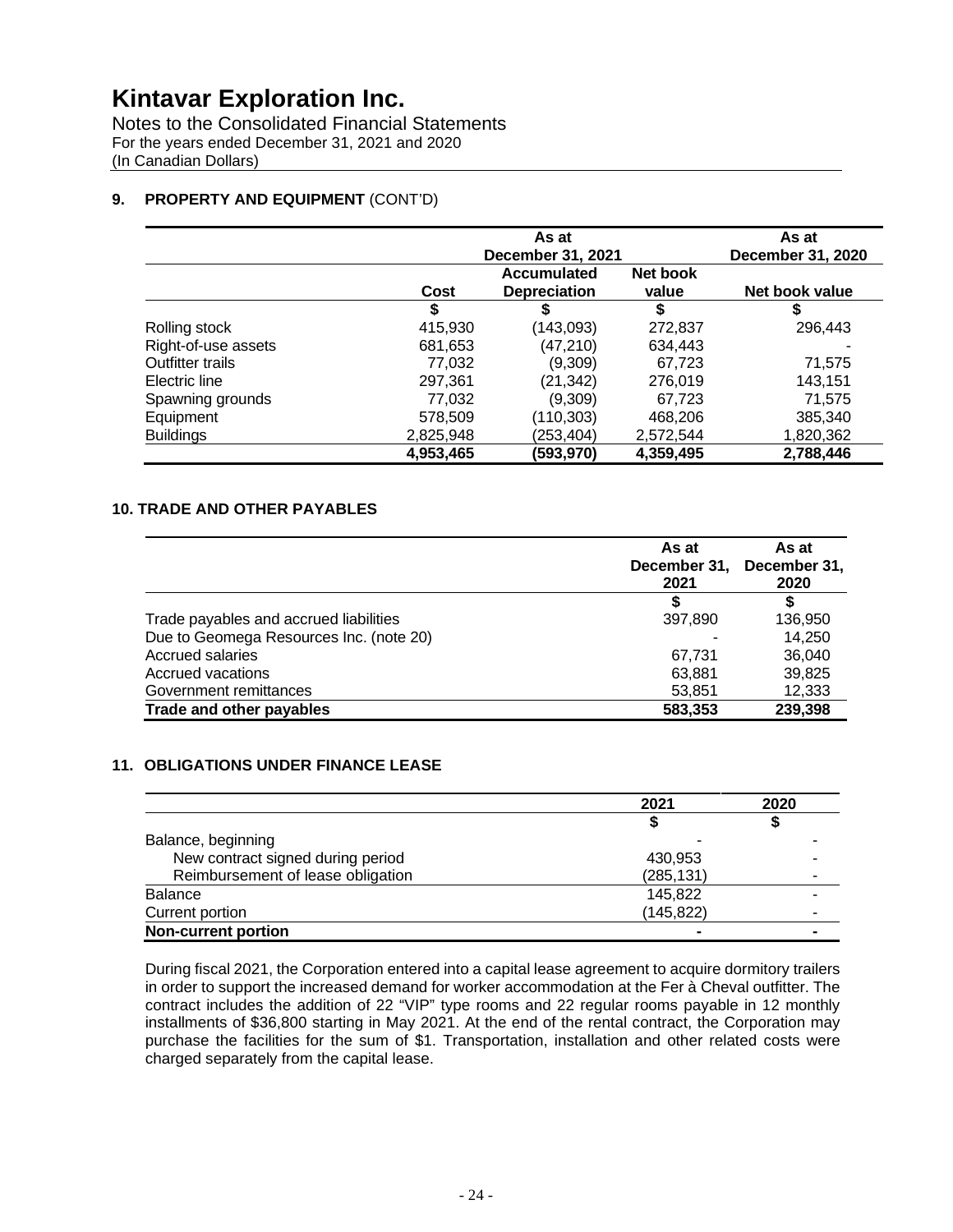Notes to the Consolidated Financial Statements For the years ended December 31, 2021 and 2020 (In Canadian Dollars)

#### **12. LIABILITY RELATED TO THE PREMIUM ON FLOW THROUGH SHARES**

|                                                          | 2021       | 2020       |
|----------------------------------------------------------|------------|------------|
|                                                          |            |            |
| Balance, beginning                                       | 212.745    | 99.000     |
| Addition, net of issue costs                             | 226,210    | 218.245    |
| Reduction related to qualifying exploration expenditures | (302, 486) | (104, 500) |
| Liability related to the premium on flow through shares  | 136,469    | 212.745    |

#### **13. LONG-TERM DEBT**

|                                                                                                                                                                                                                                                                                                                                                                                                                                                                           | As at<br>2021       | As at<br>December 31, December 31,<br>2020 |
|---------------------------------------------------------------------------------------------------------------------------------------------------------------------------------------------------------------------------------------------------------------------------------------------------------------------------------------------------------------------------------------------------------------------------------------------------------------------------|---------------------|--------------------------------------------|
|                                                                                                                                                                                                                                                                                                                                                                                                                                                                           | \$                  | \$                                         |
| Term loan secured by a first mortgage on the present and future<br>movable properties of the Corporation, on the current immovable<br>properties and on the universality of the receivables as well as by a<br>joint guarantee of the Corporation and its subsidiary. The loan bears<br>interest at prime plus 1.75% (4.20% as at December 31, 2021).<br>Interest and principal of \$4,273 are payable monthly, maturing in<br>August 2034.                               | 422,222             | 455,556                                    |
| Term loan secured by a first mortgage on the present and future<br>movable properties of the Corporation, on the current immovable<br>properties and on the universality of the receivables as well as by a<br>joint guarantee of the Corporation and its subsidiary. The loan bears<br>interest at 6.3%. Interest is payable monthly, and the payment of<br>principal begins in August 2020 until July 2035. The loan is payable<br>through 180 installments of \$4,081. | 471,247             | 491,709                                    |
| Term loan secured by a first mortgage on certain equipment at a rate of<br>7.49% and payable in installments of \$1,079, maturing in November<br>2024.                                                                                                                                                                                                                                                                                                                    | 33,843              | 43,852                                     |
| Term loans engaged to finance rolling stock. These loans hold rates<br>from 3.75% to 4.99%, are payable in monthly installments totaling<br>\$1,943 and mature between June 2023 to September 2025.                                                                                                                                                                                                                                                                       | 67,687              | 97,271                                     |
| Canadian Emergency Business Account (CEBA) received in the context<br>of the outbreak of the COVID-19 pandemic. The loans bear no<br>interest and the principal is payable in full by December 31, 2023.                                                                                                                                                                                                                                                                  |                     | 73,504                                     |
| Current portion                                                                                                                                                                                                                                                                                                                                                                                                                                                           | 70,989<br>(80, 648) | (93, 768)                                  |
| Long-term debt - non-current portion                                                                                                                                                                                                                                                                                                                                                                                                                                      | 985,340             | 1,068,124                                  |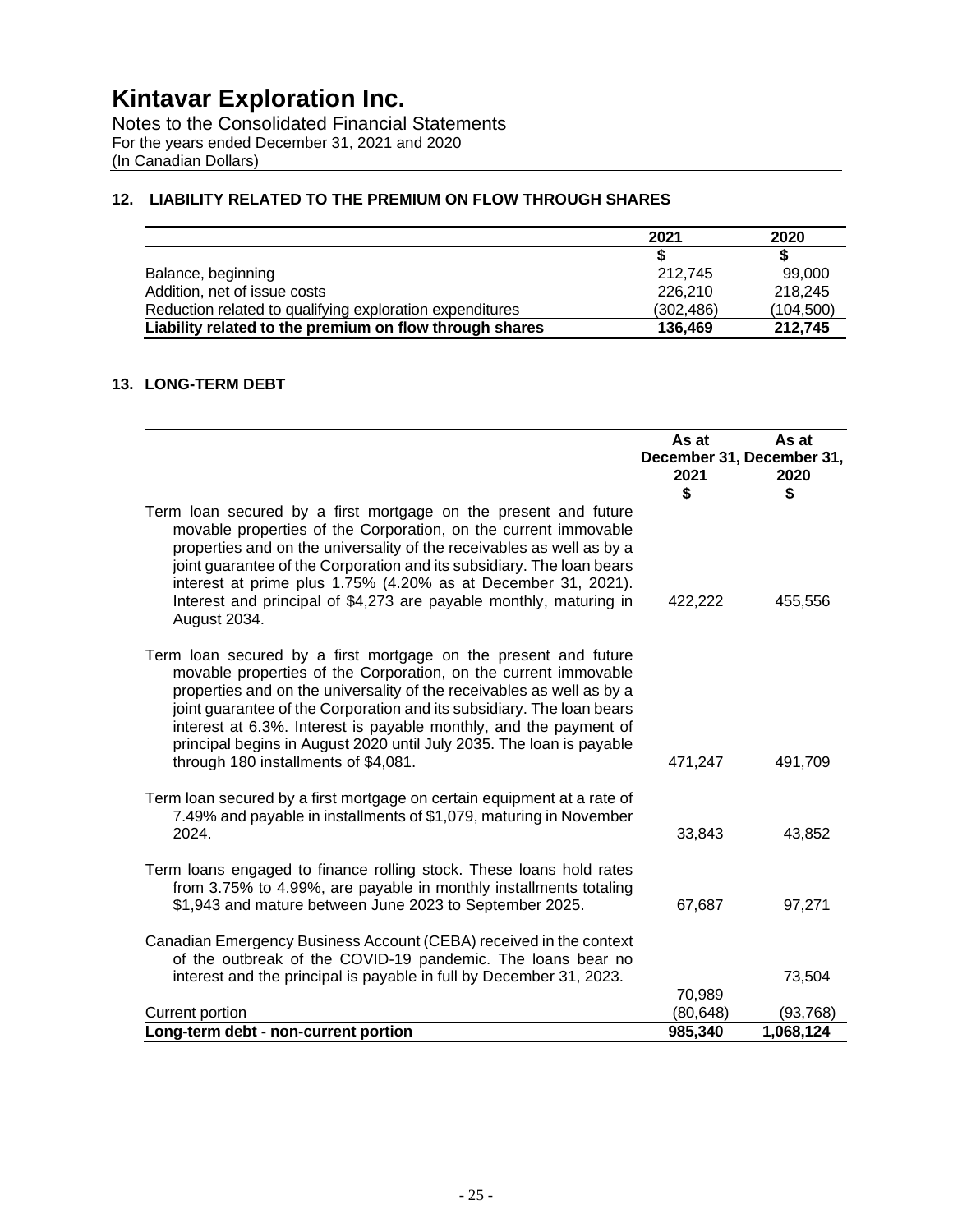Notes to the Consolidated Financial Statements For the years ended December 31, 2021 and 2020 (In Canadian Dollars)

#### **14. SHARE CAPITAL**

#### **14.1 Authorized**

The Corporation is authorized to issue an unlimited number of class A, B, C common shares and class A, B, C and D special shares. Only shares are issued with the following restrictions and privileges: voting, participating with dividend as declared by the Board of Directors.

There are no shares held in escrow as at December 31, 2021 (1,250,000 as at December 31, 2020).

#### **14.2 Private placements**

#### **a) November 2021**

On November 10, 2021, the Corporation closed a private placement consisting of 9,702,447 flowthrough shares issued at a price of \$0.23 per share and 6,226,297 units at a price of \$0.17 per unit for total gross proceeds of \$3,290,148. Each unit is composed of one share and half a warrant, each whole warrant entitling the holder to acquire one share at a price of \$0.23 per share for 2 years. A total of \$221,957 of issue costs were engaged for this transaction. These issue costs were split proportionally between the share capital and the liability related to the premium on flow-through shares.

All of the gross proceeds from the issue of the 6,226,297 units were allocated to share capital using the residual value method. As the value of the share at closing was lower than the issue price, no value was attributed to the warrants.

Regarding the flow-through private placement, the value of the share of the Corporation is deemed to be the value of the share at closing of \$0.205. Thus, the residual value attributed to the flow-through share renunciation is \$0.025, for a total value of \$242,574, which has been credited to liability related to the premium on flow-through shares.

As part of the private placement, the Corporation issued 603,485 broker options. Each broker option allows the holder to acquire one common share at a price of \$0.23 for 2 years. The total value of broker options is \$48,882, which has been estimated using the Black-Scholes model based on the following assumptions: no dividend per share, expected volatility of 78.69% as well as a 1.002% risk-free interest rate and an expected term of 2 years.

#### **b) December 2020**

On December 11, 2020, the Corporation closed a placement consisting of 7,617,310 flow-through shares issued at a price of \$0.11 per share and 7,112,500 units at a price of \$0.08 per unit for total gross proceeds of \$1,406,904. Each unit being composed of one share and half a warrant, each whole warrant entitling the holder to acquire one share at a price of \$0.15 per share for 2 years. A total of \$80,506 of issue costs were engaged for this transaction. These issue costs were split proportionally between the share capital and the liability related to the premium on flow-through shares.

All of the gross proceeds from the issue of the 7,112,500 units were allocated to share capital using the residual value method. As the value of the share at closing was equal to the issue price, no value was attributed to the warrants.

Regarding the flow-through private placement, the value of the share of the Corporation is deemed to be the value of the share at closing of \$0.08. Thus, the residual value attributed to the flow-through share renunciation is \$0.03, for a total value of \$228,519, which has been credited to liability related to the premium on flow-through shares.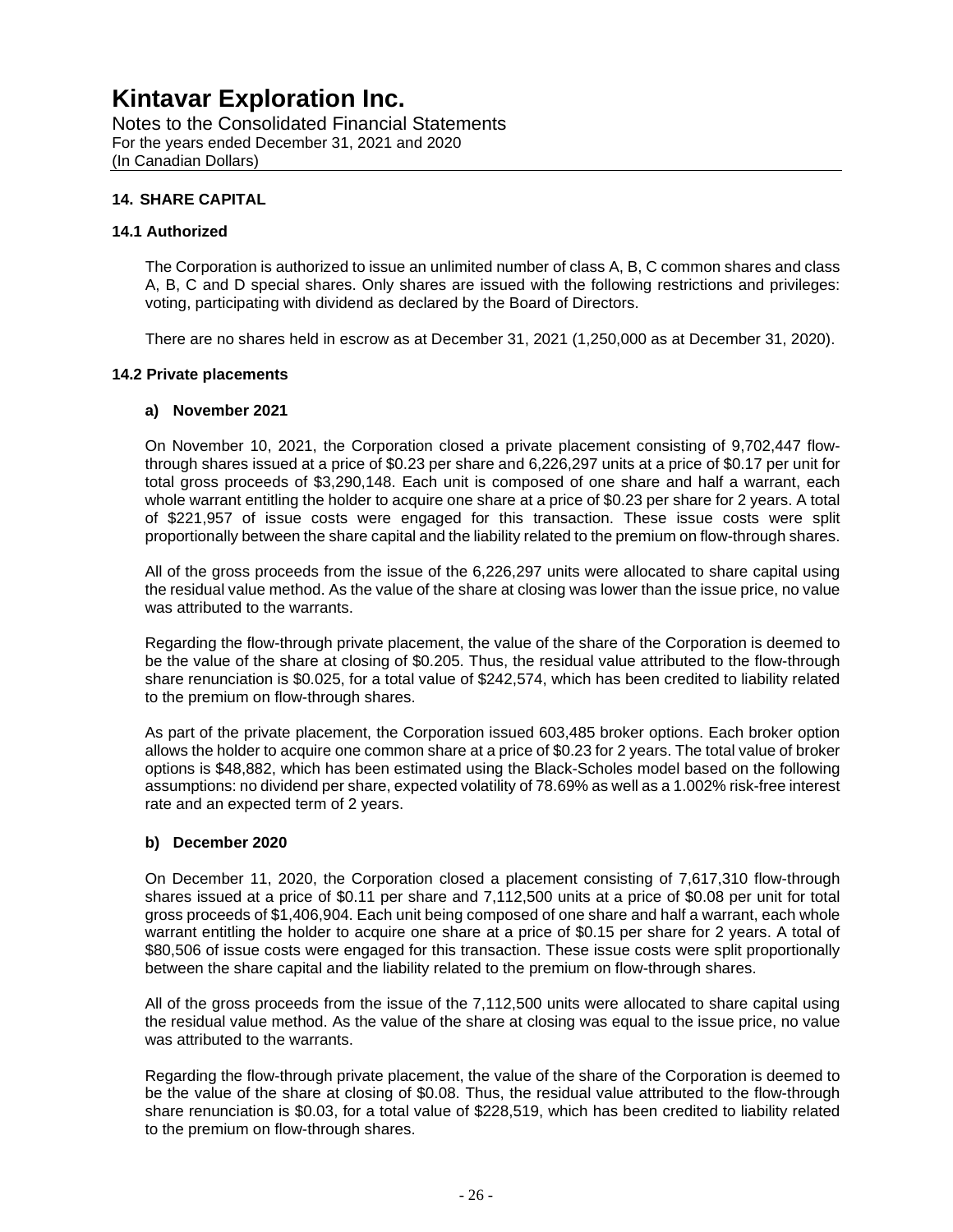Notes to the Consolidated Financial Statements For the years ended December 31, 2021 and 2020 (In Canadian Dollars)

#### **14. SHARE CAPITAL** (CONT'D)

As part of the private placement, the Corporation issued 455,448 broker options. Each broker option allows the holder to acquire one common share at a price of \$0.15 for 2 years. The total value of broker options is \$10,020, which has been estimated using the Black-Scholes model based on the following assumptions: no dividend per share, expected volatility of 82.46% as well as a 0.25% risk-free interest rate and an expected term of 2 years.

#### **14.3 Loss per share**

The calculation of basic loss per share is based on the loss for the year divided by the weighted average number of shares in circulation during the year. In calculating the diluted loss per share, potential common shares such as stock options, broker options and warrants have not been included, as they would have the effect of decreasing the loss per share from continuing operations. Decreasing the loss per share from continuing operations would be antidilutive.

#### **14.4 Capital management**

The Corporation's objective in managing capital is to safeguard its ability to continue its operations as well as its E&E programs. The Corporation manages its capital structure and makes adjustments to it in light of changes in economic conditions and the risk characteristics of the underlying assets. In order to maintain or adjust the capital structure, the Corporation may issue new shares and acquire or sell mining rights to improve its financial performance and flexibility. The Corporation's capital is composed of equity and balances thereof and changes therein are depicted in the statement of changes in shareholders' equity.

The Corporation is not subject to externally imposed capital requirements neither regulatory nor contractual requirements to which it is subject, unless the Corporation closes a flow-through private placement in which case the funds are reserved in use for exploration expenses (and the Corporation was in compliance during the year).

#### **15. WARRANTS**

|                    | 2021                  |                                       | 2020                  |                                       |
|--------------------|-----------------------|---------------------------------------|-----------------------|---------------------------------------|
|                    | Number of<br>warrants | Weighted<br>average<br>exercise price | Number of<br>warrants | Weighted<br>average<br>exercise price |
|                    |                       |                                       |                       | S                                     |
| Balance, beginning | 3,556,250             | 0.15                                  | 8,899,091             | 0.70                                  |
| Issued             | 3,113,149             | 0.23                                  | 3,556,250             | 0.15                                  |
| Exercised          | (850,000)             | 0.15                                  |                       |                                       |
| <b>Expired</b>     |                       |                                       | (8,899,091)           | 0.70                                  |
| Balance, end       | 5,819,399             | 0.19                                  | 3,556,250             | 0.15                                  |

Changes in the Corporation's warrants are as follows:

Warrants outstanding as at December 31, 2021 are as follows:

| <b>Number of warrants</b> | <b>Exercise price</b> | Expiry date       |  |
|---------------------------|-----------------------|-------------------|--|
|                           |                       |                   |  |
| 2,706,250                 | 0.15                  | December 11, 2022 |  |
| 3.113.149                 | 0.23                  | November 10, 2023 |  |
| 5,819,399                 |                       |                   |  |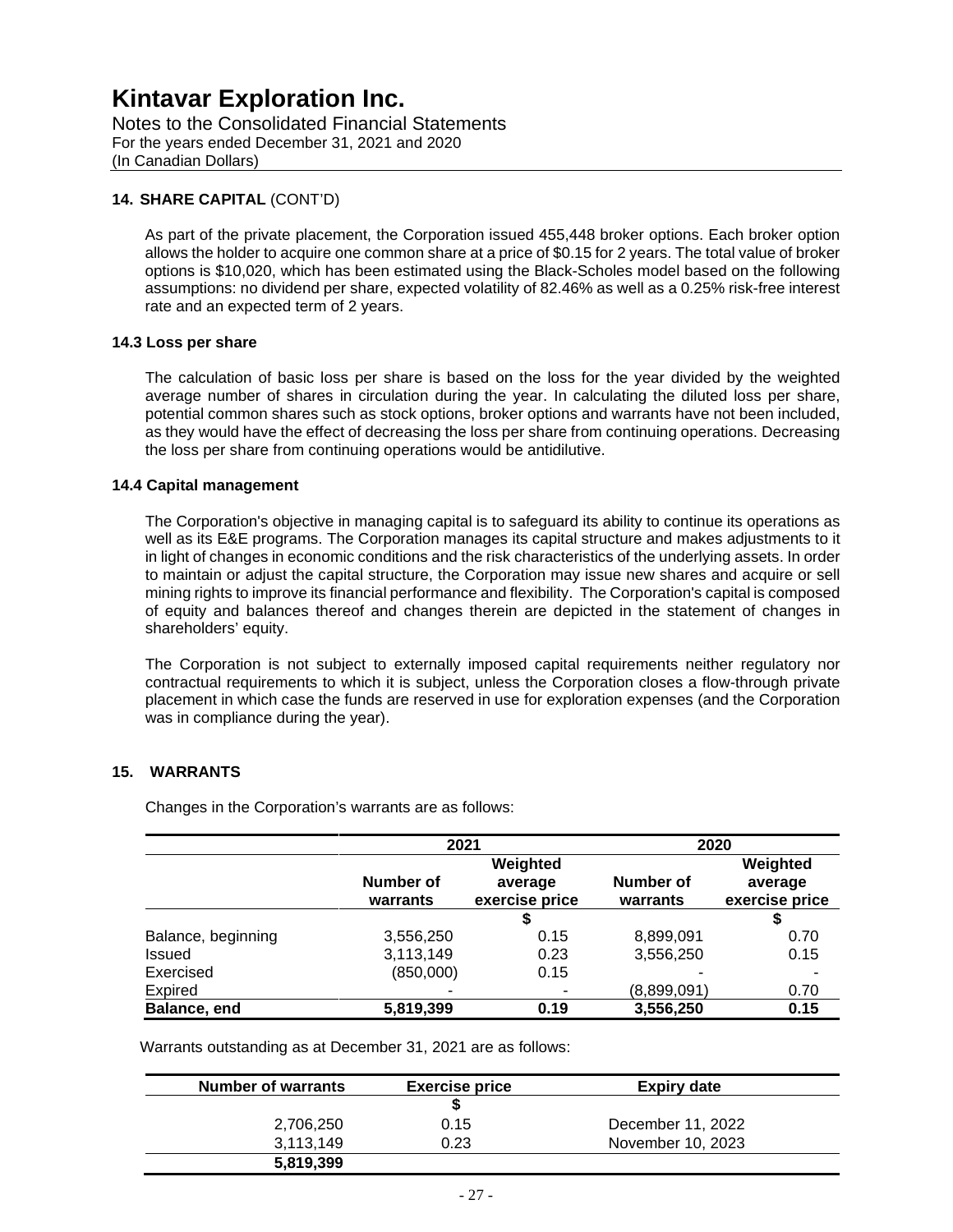| Notes to the Consolidated Financial Statements |
|------------------------------------------------|
| For the years ended December 31, 2021 and 2020 |
| (In Canadian Dollars)                          |

#### **16. BROKER OPTIONS**

Changes in the Corporation's broker options are as follows:

|                    | 2021                     |                  | 2020             |                  |
|--------------------|--------------------------|------------------|------------------|------------------|
|                    | Weighted                 |                  |                  | Weighted         |
|                    | Number of                | average exercise | <b>Number of</b> | average exercise |
|                    | broker options           | price            | broker options   | price            |
|                    |                          |                  |                  |                  |
| Balance, beginning | 455,448                  | 0.15             | 243,613          | 0.54             |
| <b>Issued</b>      | 603,485                  | 0.23             | 455,448          | 0.15             |
| Exercised          | $\blacksquare$           |                  |                  |                  |
| Expired            | $\overline{\phantom{a}}$ |                  | (243, 613)       | 0.54             |
| Balance, end       | 1,058,933                | 0.196            | 455,448          | 0.15             |

Broker options outstanding as at December 31, 2021 are as follows:

| <b>Number of broker options</b> | <b>Exercise price</b> | <b>Expiry date</b> |
|---------------------------------|-----------------------|--------------------|
|                                 |                       |                    |
| 455.448                         | 0.15                  | December 11, 2022  |
| 603.485                         | 0.23                  | November 10, 2023  |
| 1,058,933                       |                       |                    |

#### **17. STOCK OPTIONS**

Changes in stock options are as follows:

|                          | 2021                 |                                  | 2020                 |                                  |
|--------------------------|----------------------|----------------------------------|----------------------|----------------------------------|
|                          | Weighted             |                                  | Weighted             |                                  |
|                          | Number of<br>options | Average<br><b>Exercise Price</b> | Number of<br>options | Average<br><b>Exercise Price</b> |
|                          |                      | 5                                |                      |                                  |
| Balance, beginning       | 8,972,500            | 0.28                             | 8,287,500            | 0.32                             |
| Granted                  | 1,590,000            | 0.17                             | 1,515,000            | 0.10                             |
| Exercised                | (200,000)            | 0.14                             |                      |                                  |
| Forfeited                | (38,750)             | 0.11                             | (186,250)            | 0.16                             |
| Expired                  | (26,250)             | 0.14                             | (643,750)            | 0.30                             |
| Balance, end             | 10,297,500           | 0.27                             | 8,972,500            | 0.28                             |
| Balance, end exercisable | 8,768,750            | 0.29                             | 7.576.250            | 0.32                             |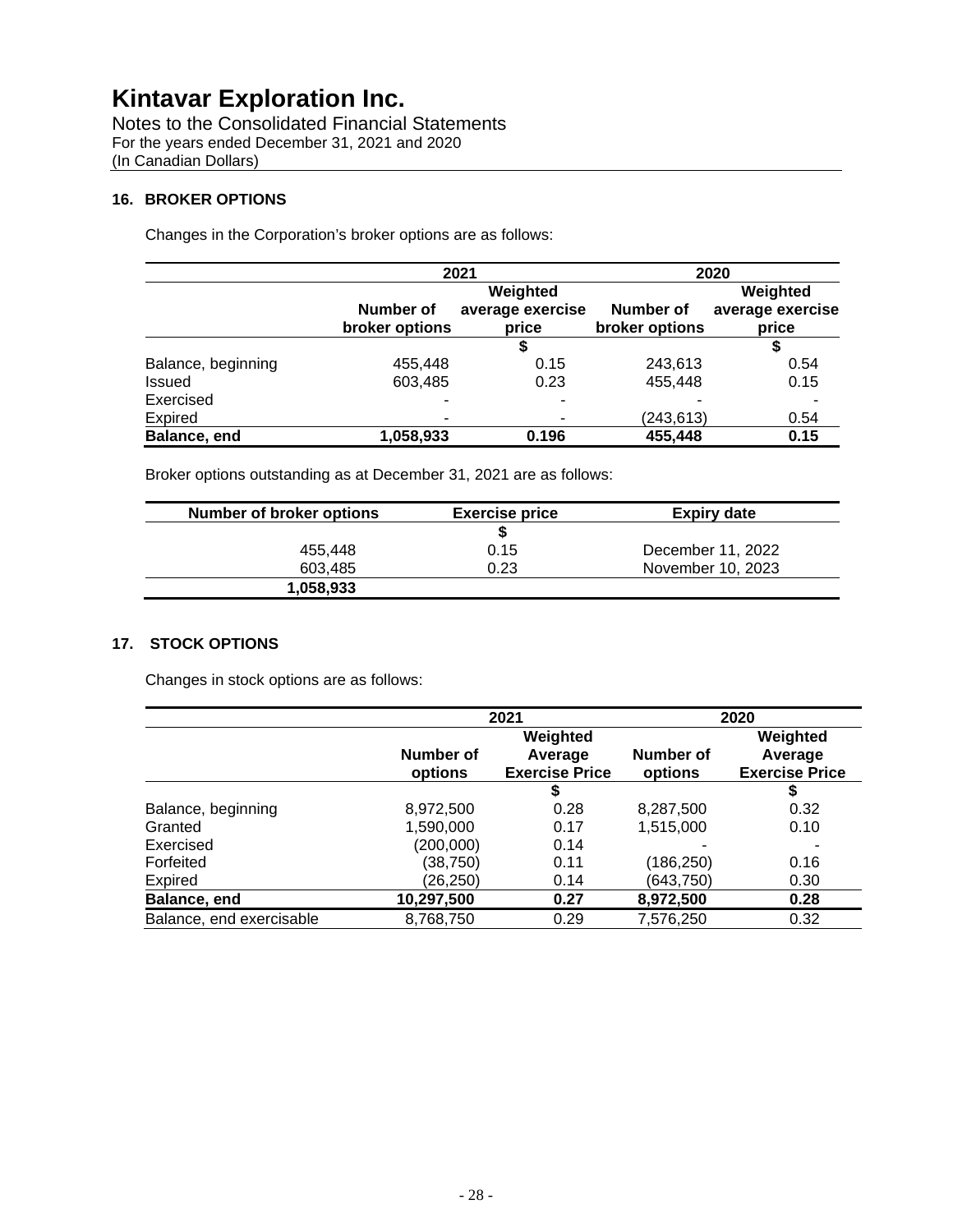Notes to the Consolidated Financial Statements For the years ended December 31, 2021 and 2020 (In Canadian Dollars)

#### **17. STOCK OPTIONS** (CONT'D)

Stock options outstanding as at December 31, 2021 are as follows:

| <b>Number of options</b><br>outstanding | <b>Number of options</b><br>exercisable | <b>Exercise</b><br>price | <b>Expiry date</b> |
|-----------------------------------------|-----------------------------------------|--------------------------|--------------------|
|                                         |                                         | \$                       |                    |
| 892,500                                 | 892,500                                 | 0.14                     | March 23, 2022     |
| 150,000                                 | 150,000                                 | 0.14                     | December 29, 2022  |
| 200,000                                 | 100,000                                 | 0.16                     | May 27, 2023       |
| 25,000                                  | 12.500                                  | 0.17                     | June 10, 2023      |
| 4,775,000                               | 4,775,000                               | 0.40                     | June 27, 2023      |
| 400.000                                 | 400,000                                 | 0.35                     | September 17, 2023 |
| 100,000                                 | 100,000                                 | 0.17                     | December 10, 2023  |
| 920,000                                 | 920,000                                 | 0.17                     | June 20, 2024      |
| 1.370.000                               | 1,027,500                               | 0.10                     | June 29, 2025      |
| 100.000                                 | 50,000                                  | 0.09                     | December 15, 2025  |
| 1,365,000                               | 341,250                                 | 0.17                     | June 10, 2026      |
| 10,297,500                              | 8,768,750                               |                          |                    |

On June 10, 2021, the shareholders of the Corporation renewed the stock option plan which stipulates that the maximum number of ordinary shares in the capital of the Corporation that can be reserved for allocation under the plan is limited to 10% of the Shares outstanding.

On June 10, 2021, the Corporation granted 1,365,000 stock options to employees and directors, at a price of \$0.17. The fair value of the options granted was estimated using the Black-Scholes model based on the following assumptions: risk-free interest rate of 0.646%, expected volatility of 93.12%, no dividend per share and expected term of the options of 3.75 years.

On the same day, the Corporation granted a consultant 25,000 stock options, priced at \$0.17. The fair value of the options granted was estimated using the Black-Scholes model based on the following assumptions: risk-free interest rate of 0.319%, expected volatility of 80.53%, no dividend per share and expected term of the options of 2 years. From the grant, options are earned in increments of 25% every 3 months.

On May 27, 2021, the Corporation granted a consultant 200,000 stock options, priced at \$0.16, valid for 2 years. The fair value of the options granted was estimated using the Black-Scholes model based on the following assumptions: risk-free interest rate of 0.323%, expected volatility of 80.47%, no dividend per share and expected term of the options of 2 years. From the granting, options are earned in increments of 25% every 3 months.

On December 15, 2020, the Corporation granted 100,000 stock options to employees at a price of \$0.09. The fair value of these stock options is \$5,800 or a fair value of \$0.058 per option. The fair value of the options granted was estimated using the Black-Scholes model based on the following assumptions: risk-free interest rate of 0.378%, expected volatility of 94.03%, no dividend per share and expected term of the options of 3.75 years.

On June 29, 2020, the Corporation granted its directors, officers, employees and consultants 1,415,000 stock options at a price of \$0.10. The fair value of these stock options is \$117,445 or a fair value of \$0.083 per option. The fair value of the options granted was estimated using the Black-Scholes model based on the following assumptions: risk-free interest rate of 0.312%, expected volatility of 139.92%, no dividend per share and expected term of the options of 3.75 years.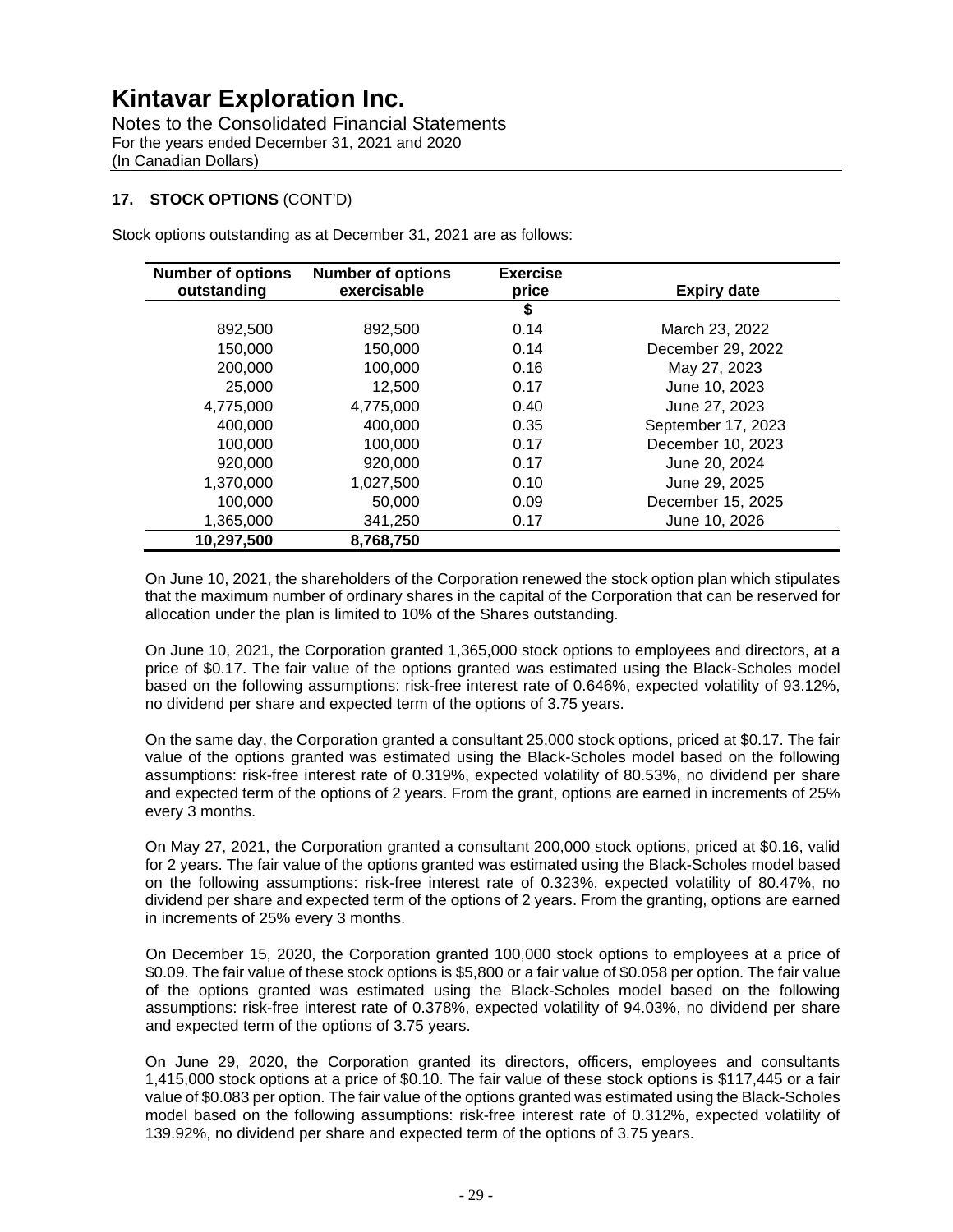Notes to the Consolidated Financial Statements For the years ended December 31, 2021 and 2020 (In Canadian Dollars)

#### **17. STOCK OPTIONS** (CONT'D)

With the exception of options granted to consultants in 2021, all options granted have the same conditions. From the date of grant, the options are earned in increments of 25% every 6 months, are valid for 5 years and were granted at a value equal to or greater than that of the market at the close preceding the grant.

The expected duration of the stock purchase options has been estimated by considering comparable situations for companies similar to the Corporation. The expected volatility is determined by calculating the historical volatility of the price of the Corporation's common shares preceding the date of issue and for a period corresponding to the expected life of the options.

#### **18. REMUNERATION**

|                                                                   | 2021       | 2020       |
|-------------------------------------------------------------------|------------|------------|
|                                                                   | S          | S          |
| <b>Salaries</b>                                                   | 1,765,010  | 1,439,398  |
| <b>Benefits</b>                                                   | 138,156    | 131,072    |
| Canada Emergency Wages Subsidy                                    | (290, 711) | (479,065)  |
| <b>Salaries and benefits</b>                                      | 1.612.455  | 1.091.405  |
| Salaries and benefits presented in the exploration and evaluation |            |            |
| expenses                                                          | (605, 362) | (377, 709) |
| Salaries and benefits presented in the statement of loss          | 1,007,093  | 713,696    |

#### **19. EXPLORATION AND EVALUATION EXPENSES**

|                                                        | 2021      | 2020      |
|--------------------------------------------------------|-----------|-----------|
|                                                        | \$        | S         |
| Salaries and benefits                                  | 605,362   | 377.709   |
| Geology and prospecting                                | 49.497    | 44,197    |
| Drilling                                               | 453.454   | 144.303   |
| Analysis                                               | 79.394    | 179,422   |
| Geophysics                                             | 235,605   | 72,706    |
| Geochemistry                                           | 3,905     |           |
| Metallurgy                                             |           | 2,633     |
| Lodging and travel                                     | 11,758    | 37,693    |
| <b>Supplies</b>                                        | 286,209   | 90.250    |
| Taxes, permits and insurance                           | 11,335    | 7,818     |
| Exploration and evaluation expenses before tax credits | 1,736,519 | 956,731   |
| Tax credits                                            | (308,110) | (244,567) |
| <b>Exploration and evaluation expenses</b>             | 1,428,409 | 712,164   |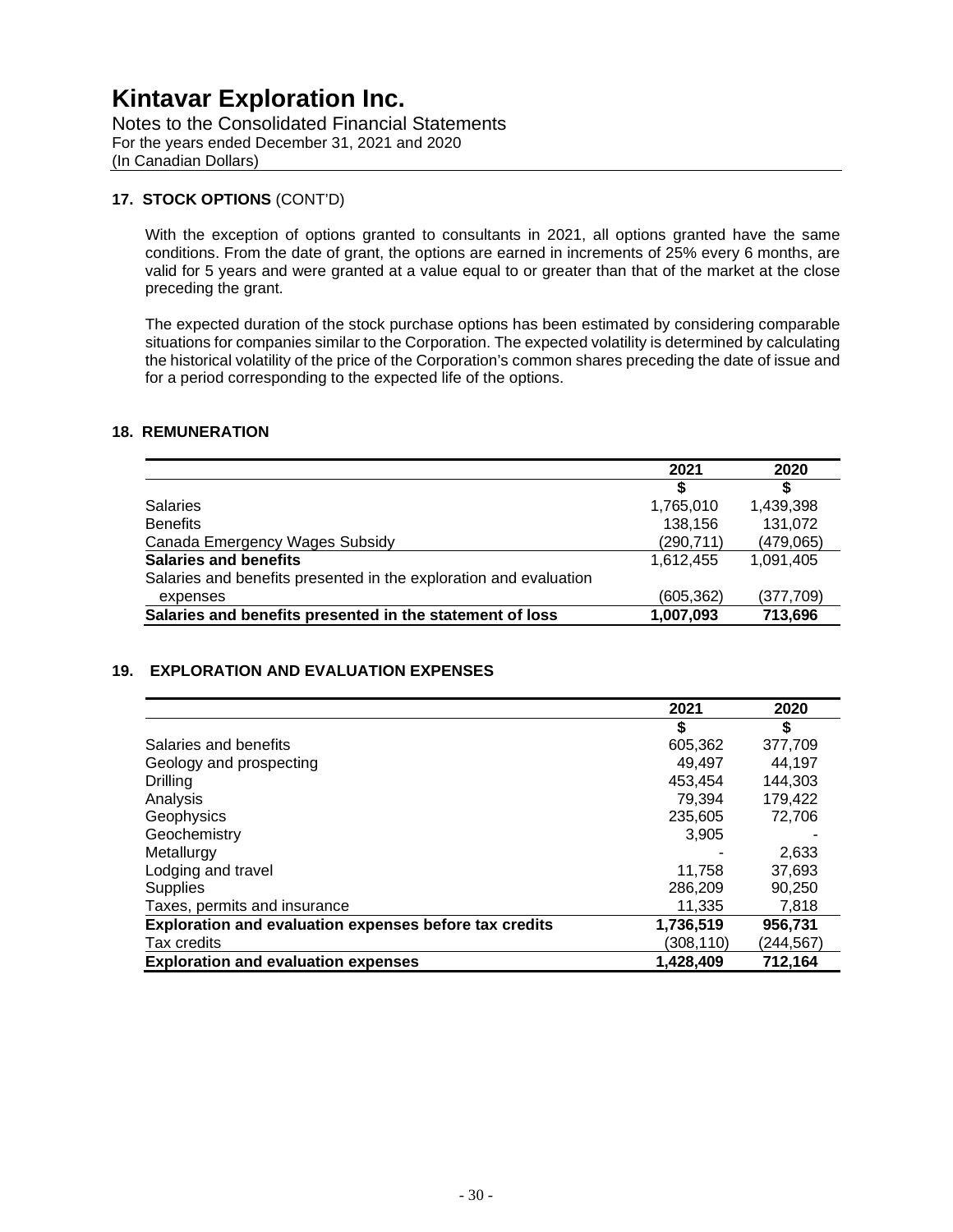Notes to the Consolidated Financial Statements For the years ended December 31, 2021 and 2020 (In Canadian Dollars)

#### **20. RELATED PARTY TRANSACTIONS**

#### **20.1 Transactions with Geomega**

As of December 31, 2021, Geomega held 13.72% of the Corporation (15.91% as at December 31, 2020).

Effective on January 1, 2017, the Corporation signed an agreement to hire Geomega as subcontractor to execute the exploration work. Geomega charged the following expenses, in the normal course of operations:

|                                           | 2021                     | 2020    |
|-------------------------------------------|--------------------------|---------|
|                                           |                          |         |
| Exploration and evaluation expenses       | (1, 120)                 | (1,624) |
| Travel, conference and investor relations | 19,149                   | 9,532   |
| Rent                                      | 10.175                   | 11,100  |
| Other                                     | $\overline{\phantom{0}}$ | (644)   |
| <b>Total</b>                              | 28.204                   | 18.364  |

As of December 31, 2021, Geomega owes \$28,624 to the Corporation (\$14,250 owed to Geomega as at December 31, 2020), and this due from a shareholder with significant influence is non-interest bearing, unsecured and payable on demand.

#### **20.2 In the normal course of operations**

A firm in which a director and officer is a partner charged legal professional fees amounting to \$22,145 (\$14,192 in 2020) recorded as legal fees, share issuance expenses and listing fees. As at December 2020, the amount owed to this company was \$13,680 (nil as at December 31, 2020).

During Fiscal 2021, officers and directors of the Corporation have been awarded a total of 1,000,000 stock options of the Corporation (1,050,000 during Fiscal 2020). For the same period, an amount of \$99,049 was recorded in the consolidated statements of loss and comprehensive loss as share-based compensation for stock options issued to officers and directors (\$47,134 in Fiscal 2020).

#### **20.3 Out of the normal course of operations**

In November 2021, officers and directors of the Corporation participated in the private placement carried out by the Corporation for a total of \$132,000.

In December 2020, officers and directors of the Corporation participated in the private placement carried out by the Corporation for a total of \$64,000.

#### **21. INCOME TAXES**

The income tax expense is made up of the following components:

|                                        | 2021      | 2020    |
|----------------------------------------|-----------|---------|
|                                        |           |         |
| Recovery of deferred taxes             |           |         |
| Premium on flow-through share issuance | 302.486   | 104.500 |
| Deferred taxes (expense) recovery      | (13, 632) | 37,853  |
| Total - deferred taxes recovery        | 288,854   | 142,353 |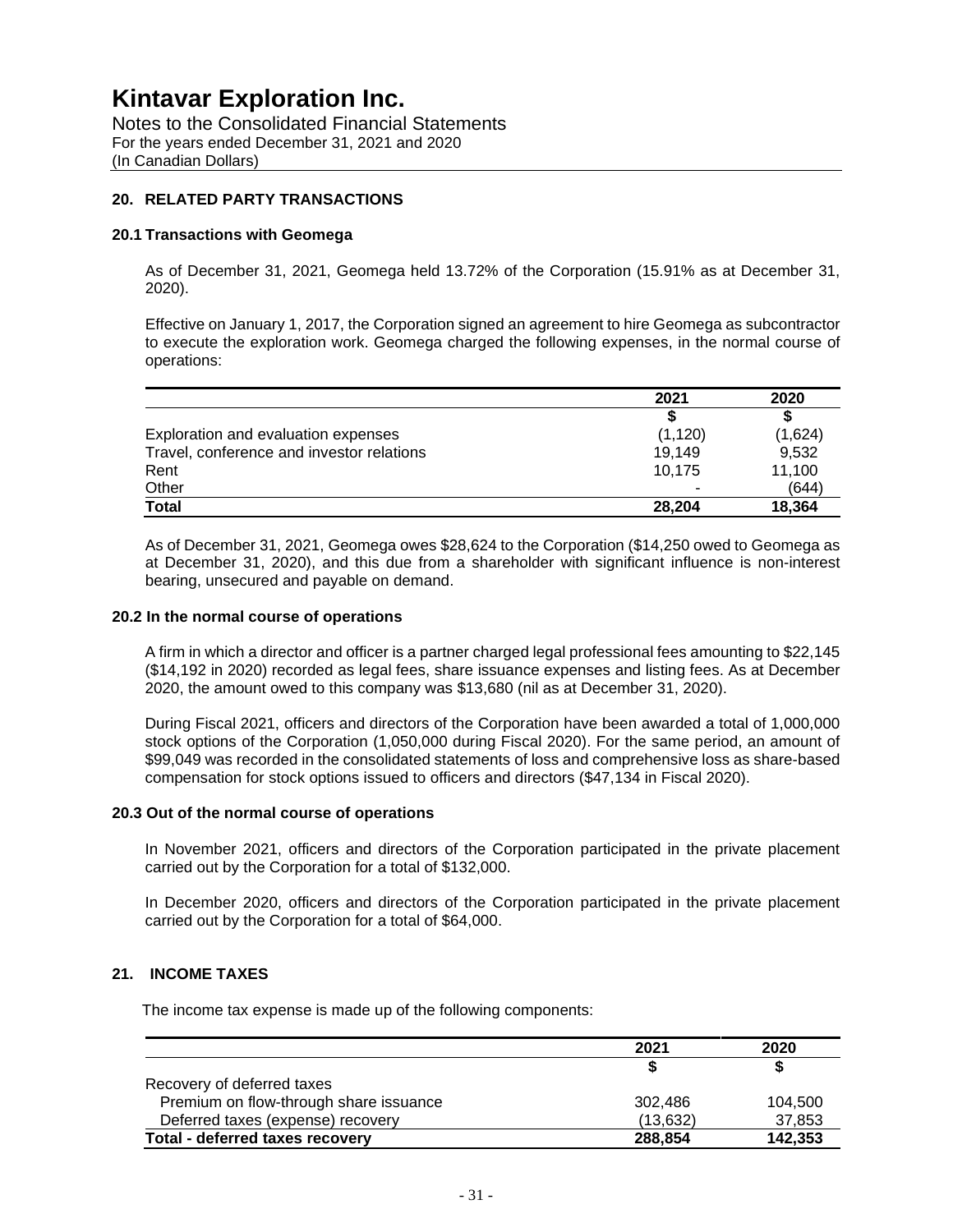Notes to the Consolidated Financial Statements For the years ended December 31, 2021 and 2020 (In Canadian Dollars)

#### **21. INCOME TAXES** (CONT'D)

The provision for income taxes presented in the financial statements is different from what would have resulted from applying the combined Canadian Statutory tax rate as a result of the following:

|                                                               | 2021        | 2020        |
|---------------------------------------------------------------|-------------|-------------|
|                                                               | \$          | \$          |
| Net loss before income taxes                                  | (2,027,459) | (1,645,265) |
| Combined federal and provincial income tax of 26.50% (26.50%) |             |             |
| in 2020)                                                      | (537,277)   | (435, 995)  |
| Non-deductible expenses                                       | 7.203       | 56,652      |
| Tax effect of renounced flow-through share expenditures       | 425,830     | 107,641     |
| Amortization of flow-through share premiums                   | (302,486)   | (104, 500)  |
| Current tax losses for which no deferred tax asset was        |             |             |
| recognized                                                    | 117,876     | 233,849     |
| Other elements                                                |             |             |
|                                                               | (288,854)   | (142 353)   |

Significant components of the Corporation's deferred tax assets and liabilities are as follows:

|                                  | 2021      | 2020      |
|----------------------------------|-----------|-----------|
|                                  | \$        | \$        |
| Deferred tax assets              |           |           |
| Non-capital losses               | 309,464   | 322,950   |
| Obligations under finance leases | 38,643    |           |
| Total deferred tax assets        | 348,107   | 322,950   |
| Deferred tax liabilities         |           |           |
| Fixed assets                     | (404,749) | (365,960) |
| Total deferred tax liabilities   | (404,749) | (365,960) |
| Deferred tax liabilities         | (56,642)  | (43,010)  |

The ability to realize the tax benefits in Kintavar is dependent upon a number of factors, including the sale of properties. Deferred tax assets are recognized only to the extent that it is probable that sufficient taxable profits will be available to allow the asset to be recognized. Accordingly, some deferred tax assets have not been recognized.

As of December 31, the Corporation had unrecognized deferred tax assets as follows:

|                                | 2021      | 2020      |
|--------------------------------|-----------|-----------|
|                                | \$        | \$        |
| Fixed assets                   | 3,256     | 1.949     |
| Investment in listed companies | 5.320     | 5,565     |
| E&E expenses                   | 523,753   | 510,392   |
| E&E assets                     | (15, 165) | 3,980     |
| Share issue costs              | 88,997    | 87,796    |
| Non-capital losses             | 911.480   | 771,988   |
| Deferred tax assets            | 1,517,423 | 1,381,670 |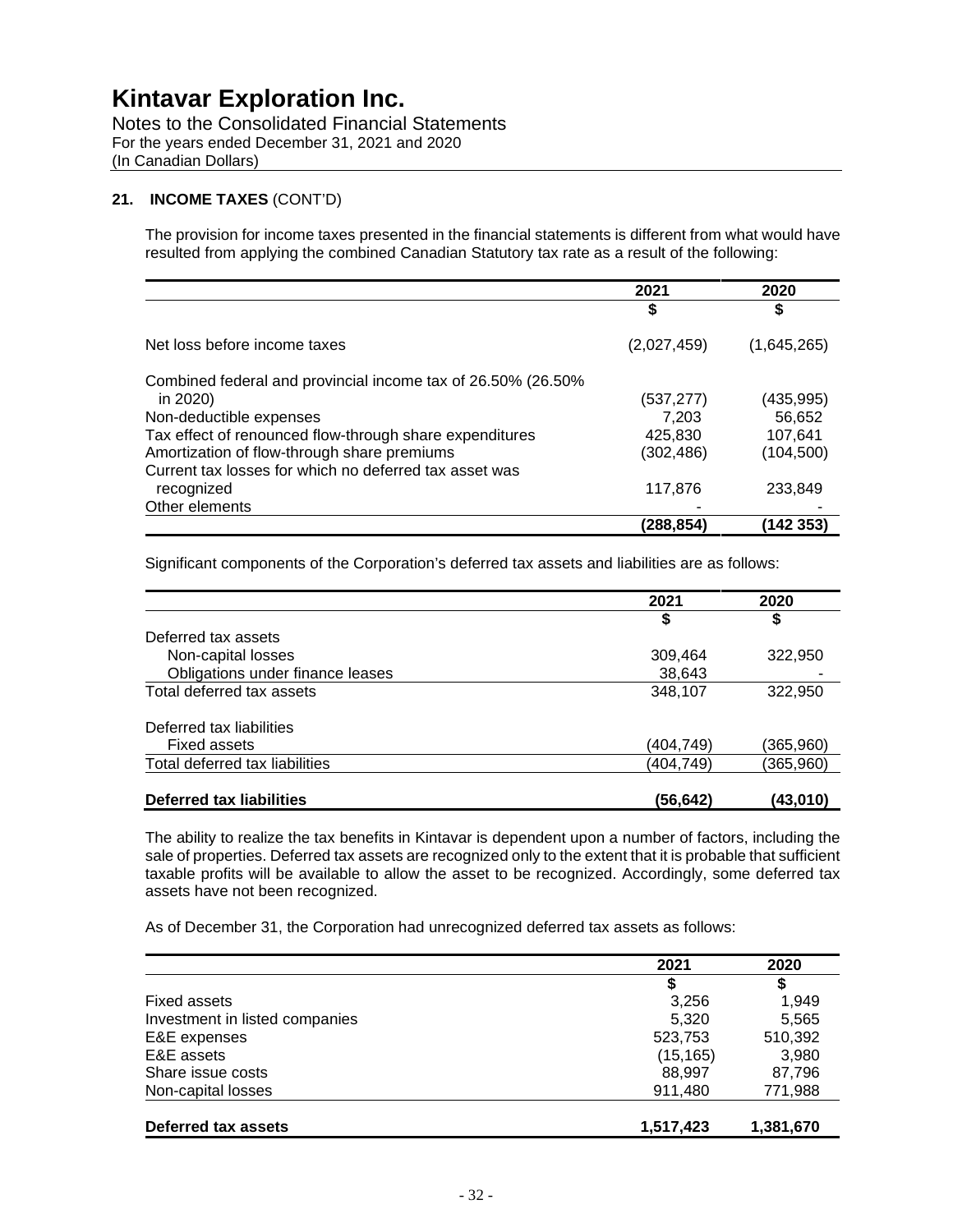Notes to the Consolidated Financial Statements For the years ended December 31, 2021 and 2020 (In Canadian Dollars)

#### **21. INCOME TAXES** (CONT'D)

As of December 31, 2021, expiration dates of losses available to reduce future years' income tax are:

|      | Federal   | <b>Provincial</b> |
|------|-----------|-------------------|
|      | \$        | \$                |
| 2031 | 252,399   | 270,755           |
| 2032 | 103,771   | 103,771           |
| 2033 | 167,175   | 167,176           |
| 2034 | 163,580   | 163,580           |
| 2035 | 175,213   | 175,109           |
| 2036 | 224,539   | 224,433           |
| 2037 | 60,304    | 60,241            |
| 2037 | 579,746   | 579,606           |
| 2038 | 1,159,567 | 1,151,317         |
| 2038 | 86.251    | 86.252            |
| 2039 | 369,751   | 364,747           |
| 2040 | 729,506   | 729,276           |
| 2041 | 530,290   | 530,290           |
|      | 4,602,092 | 4,606,553         |

#### **22. ADDITIONAL INFORMATION RELATING TO THE STATEMENT OF CASH FLOWS**

*Change in non-cash working capital items* 

|                             | 2021       | 2020       |
|-----------------------------|------------|------------|
|                             |            |            |
| Receivables                 | (238, 763) | (36, 294)  |
| Inventory                   | (34,004)   | 48,084     |
| Prepaid expenses and others | (34, 775)  | 28.519     |
| Trade and other payables    | 343,955    | (370, 965) |
| Deferred revenues           | 452,233    | (2,286)    |
|                             | 488,646    | (332, 942) |

#### *Non-cash transactions*

|                                                              | 2021    | 2020   |
|--------------------------------------------------------------|---------|--------|
|                                                              | J       | S      |
| Property and equipment acquired and financed                 |         | 75.618 |
| Issuance of broker options as transaction fees on private    |         |        |
| placement                                                    |         | 10,020 |
| Option payment on an exploration and valuation asset in      |         |        |
| common shares of a listed company                            |         | 34.547 |
| Sale of an exploration and evaluation asset for shares of a  |         |        |
| listed company                                               | 1.808   |        |
| Acquisition of property and equipment financed through lease |         |        |
| agreements                                                   | 430,953 |        |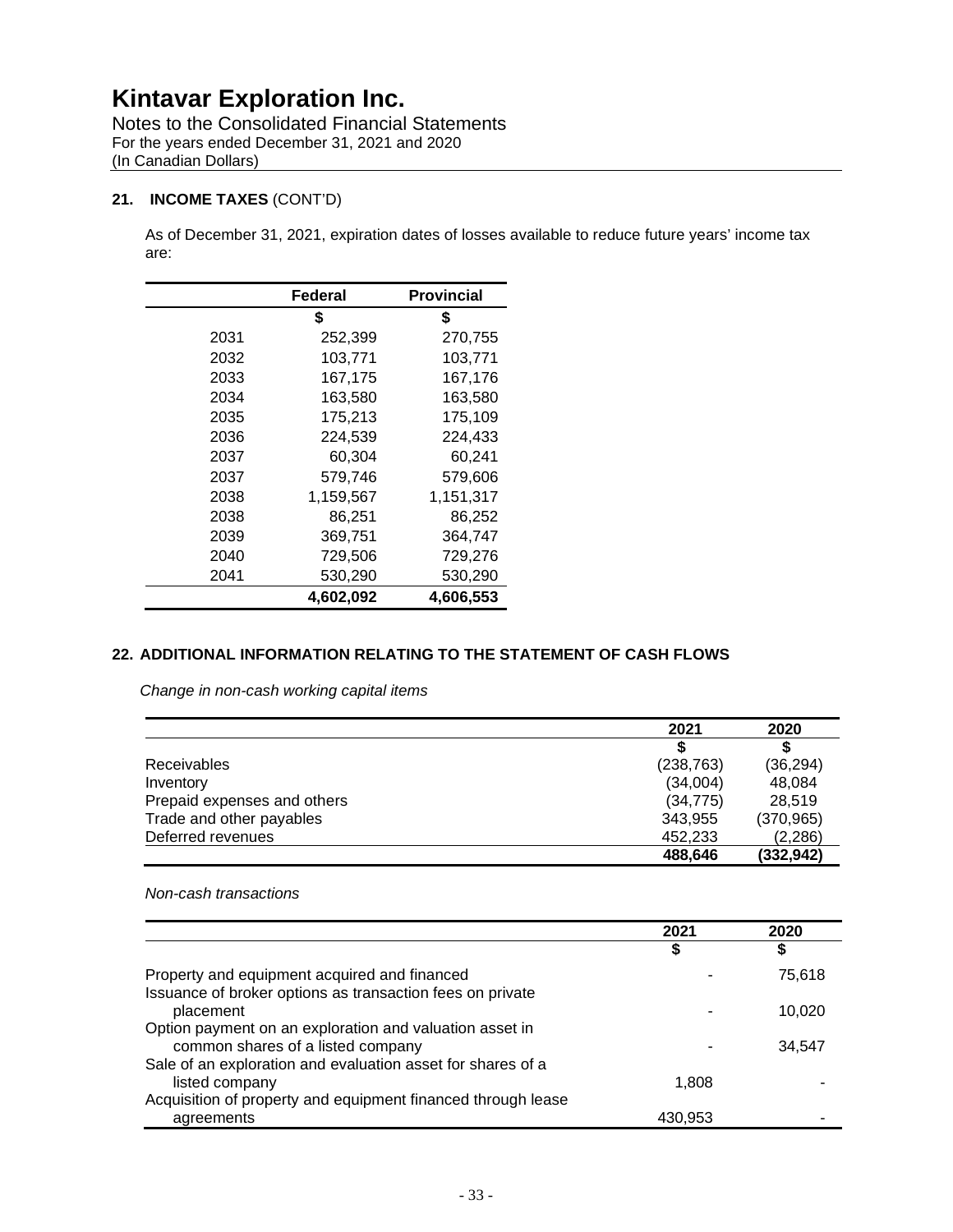Notes to the Consolidated Financial Statements For the years ended December 31, 2021 and 2020 (In Canadian Dollars)

#### **23. FINANCIAL INSTRUMENTS AND RISKS**

The Corporation is exposed to various financial risks resulting from both its operations and its investment activities. The Corporation's management manages financial risks. The Corporation does not enter into financial instrument agreements including derivative financial instruments for speculative purposes. The Corporation's main financial risk exposure and its financial risk management policies are as follows:

#### **23.1 Interest rate risk**

Interest rate risk is the risk that the fair value or future cash flows of a financial instrument will fluctuate because of changes in market interest rates. The Corporation monitors its exposure to interest rate and has not entered into any derivative financial instruments to manage this risk.

Since the guaranteed investment certificates are at fixed rates, the Corporation is not exposed to interest rate risk on the instruments themselves. The Corporation's other financial assets do not comprise any interest rate risk since they do not bear interest.

The Corporation is exposed to interest rate risk on one of its long-term debt, for which the interest rate charged fluctuate based on the bank's prime rate. As at December 31, 2021, the Corporation's debt exposed to interest rates fluctuation amounts to \$422,222. If the interest rate on the credit facility had been 50 basis points higher (lower), related to this long-term debt as at December 31, 2021, the impact on the net income would bee of \$2,111. The Corporation's other financial liabilities do not comprise any interest rate risk since they do not bear interest.

#### **23.2 Credit Risk**

Credit risk is the risk that one party to a financial instrument will fail to discharge an obligation and cause the other party to incur a financial loss. The Corporation is subject to concentrations of credit risk through cash and cash equivalents, investments and accounts receivable. The carrying value of the financial assets represents the maximum credit exposure. The Corporation reduces its credit risk by maintaining part of its cash and cash equivalents and its investments in financial instruments held with a Canadian chartered bank or with, with a broker which is a subsidiary of a Canadian chartered bank or with an independent investment dealer member of the Canadian Investor Protection Fund.

As at December 31,2021, the cash and cash equivalents include an investment in a high interest deposit account with Canadian banks while the investments are composed of guaranteed investment certificates issued by Canadian banks or guaranteed by the Canadian Investor Protection Fund.

There is also a credit risk on the Corporation's receivables. However, most of the receivables consist of amounts due from the government, for which the credit risk is very low. Credit risk is therefore limited to trade receivables, which are not significant as of December 31, 2021. Credit risk on receivables is therefore considered low.

#### **23.3 Liquidity Risk**

Liquidity risk is the risk that the Corporation will not be able to meet the obligations associated with its financial liabilities. Management believes that it has sufficient funds to finance its operations and meet its obligations as they come due.